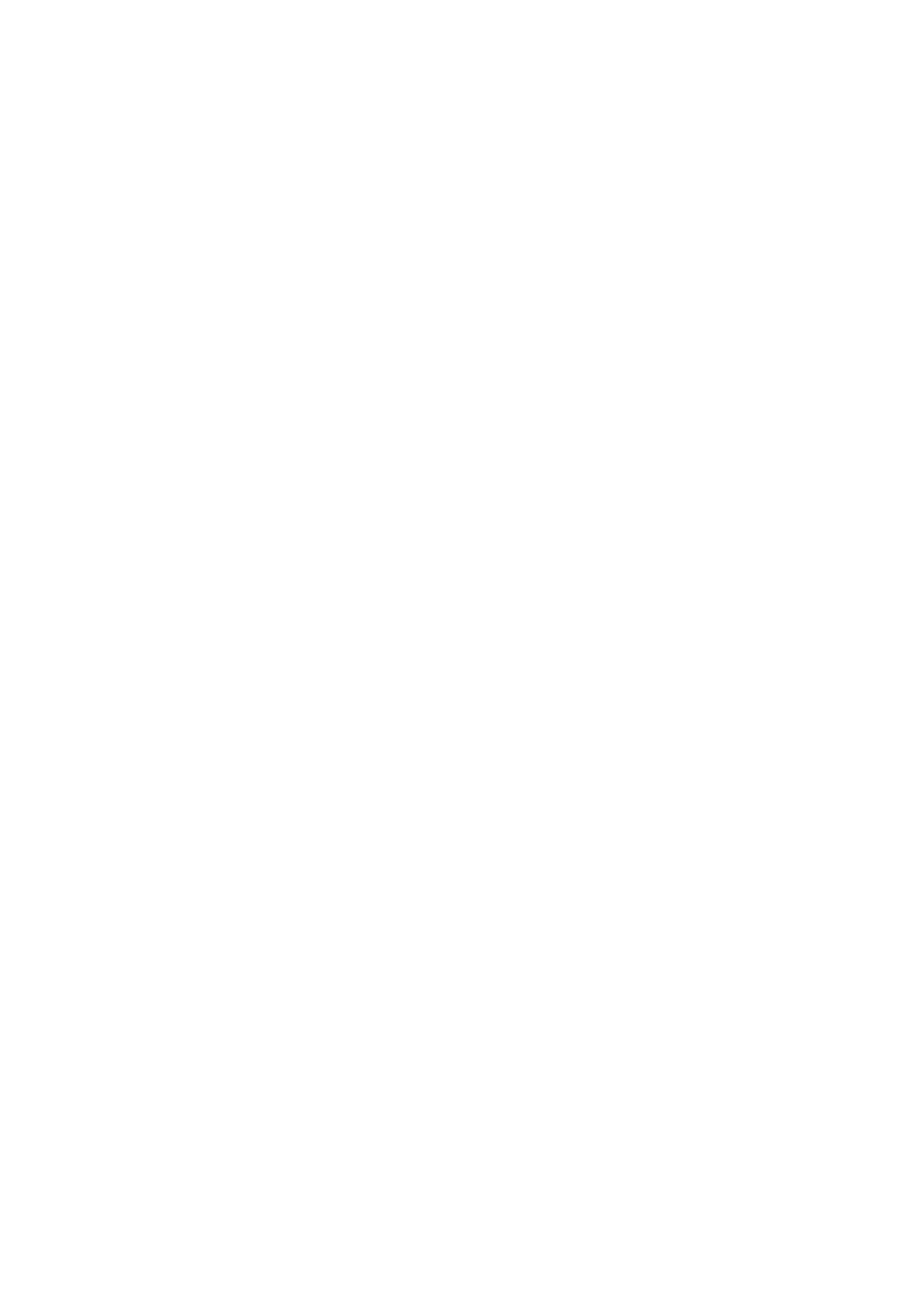# **RESEARCH PAPERS**

# **49**

# **PUBLIC-PRIVATE PARTNERSHIPS IN GLOBAL HEALTH: PUTTING BUSINESS BEFORE HEALTH? 1**

**Germán Velásquez**

# **SOUTH CENTRE**

# **JANUARY 2014**

 $\overline{\phantom{a}}$ 

<sup>&</sup>lt;sup>1</sup> This paper is a part of the research project funded by SNIS (Swiss Network for International Studies) grant (Millennium Development Goal 8 – target 8-E, 2001 – 2013), undertaken by the EPFL (Ecole Polytechnique Féderale de Lausanne, Lausanne, Switzerland and the South Centre, Geneva, Switzerland. The author thanks Carlos Correa, Dominique Foray, Viviana Muñoz, Fabiana Visentin, Jean-François Alesandrini, and Vicente Yu for their valuable comments and inputs; however, the author is the sole responsible for the ideas expressed herein.

Special Adviser for Health and Development at the South Centre, Geneva, Switzerland.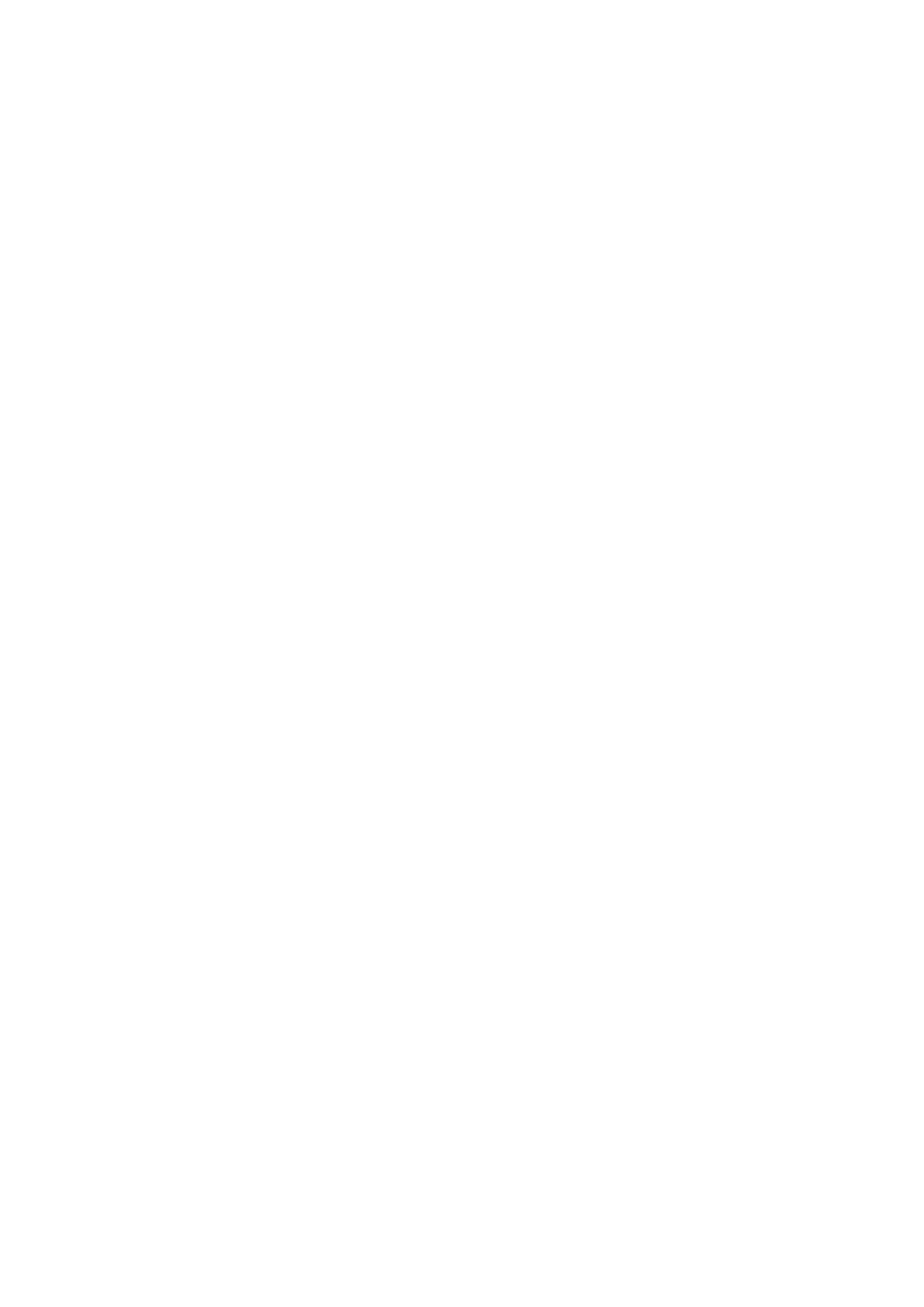#### **THE SOUTH CENTRE**

In August 1995 the South Centre was established as a permanent intergovernmental organization of developing countries. In pursuing its objectives of promoting South solidarity, South-South cooperation, and coordinated participation by developing countries in international forums, the South Centre has full intellectual independence. It prepares, publishes and distributes information, strategic analyses and recommendations on international economic, social and political matters of concern to the South.

The South Centre enjoys support and cooperation from the governments of the countries of the South and is in regular working contact with the Non-Aligned Movement and the Group of 77 and China. The Centre's studies and position papers are prepared by drawing on the technical and intellectual capacities existing within South governments and institutions and among individuals of the South. Through working group sessions and wide consultations, which involve experts from different parts of the South, and sometimes from the North, common problems of the South are studied and experience and knowledge are shared.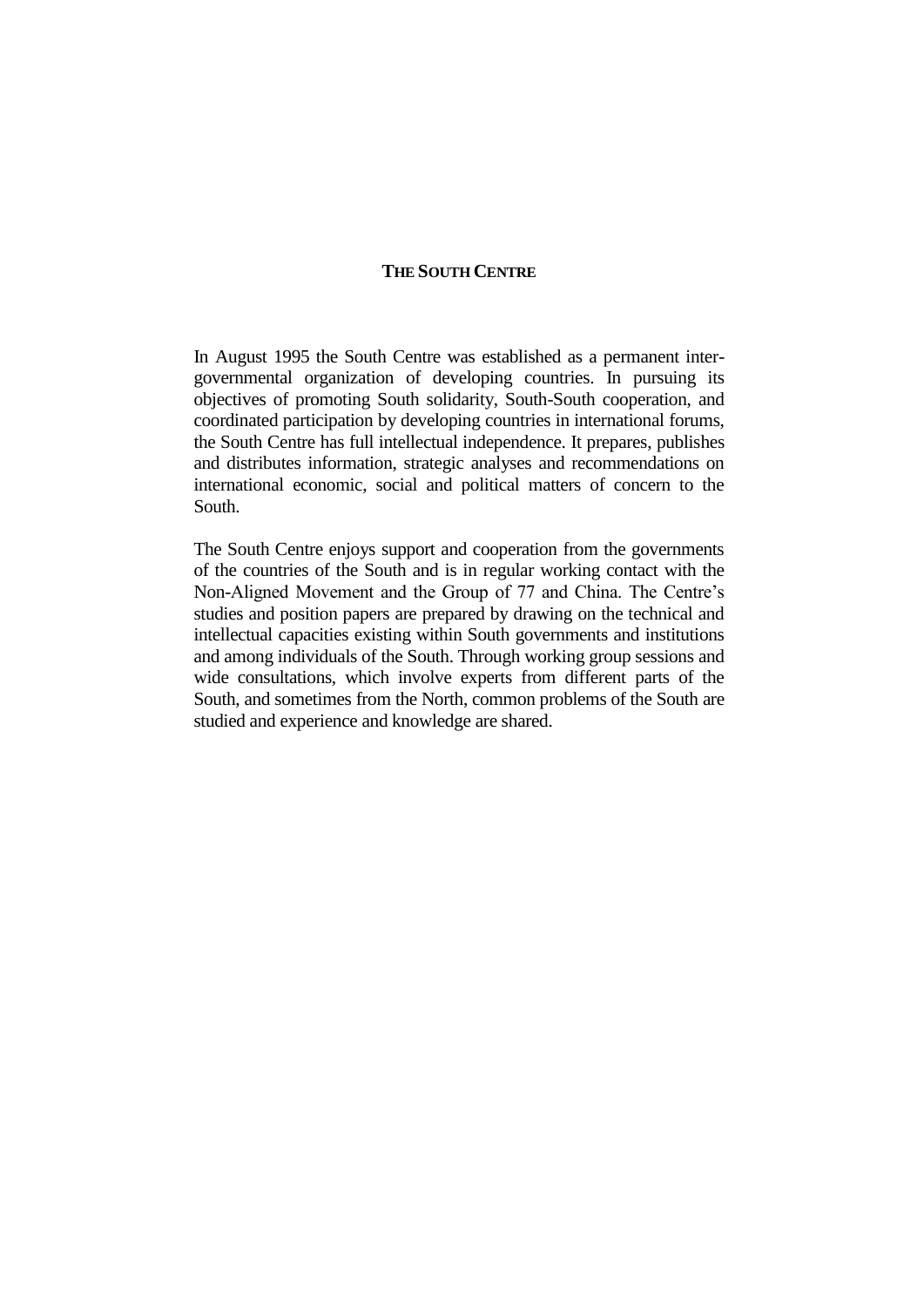#### **NOTE**

Readers are encouraged to quote or reproduce the contents of this Research Paper for their own use, but are requested to grant due acknowledgement to the South Centre and to send a copy of the publication in which such quote or reproduction appears to the South Centre.

The views expressed in this paper are the personal views of the authors and do not necessarily represent the views of the South Centre or its Member States. Any mistake or omission in this study is the sole responsibility of the authors.

> South Centre Ch. du Champ d'Anier 17 POB 228, 1211 Geneva 19 Switzerland Tel. (41) 022 791 80 50 Fax (41) 022 798 85 31 south@southcentre.int www.southcentre.int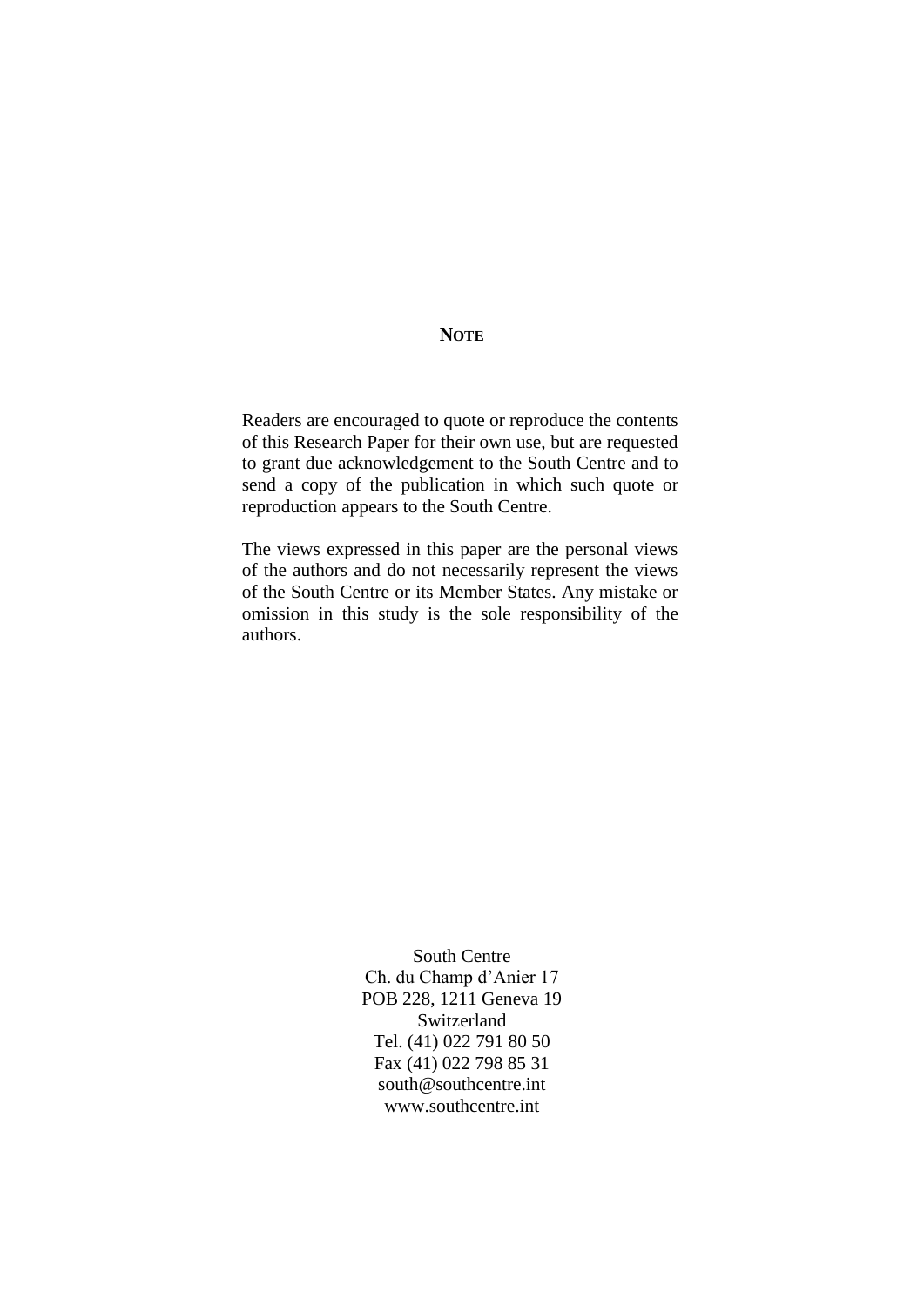# **TABLE OF CONTENTS**

| I.   | 8  |
|------|----|
| II.  |    |
| III. |    |
| IV.  |    |
| V.   | 18 |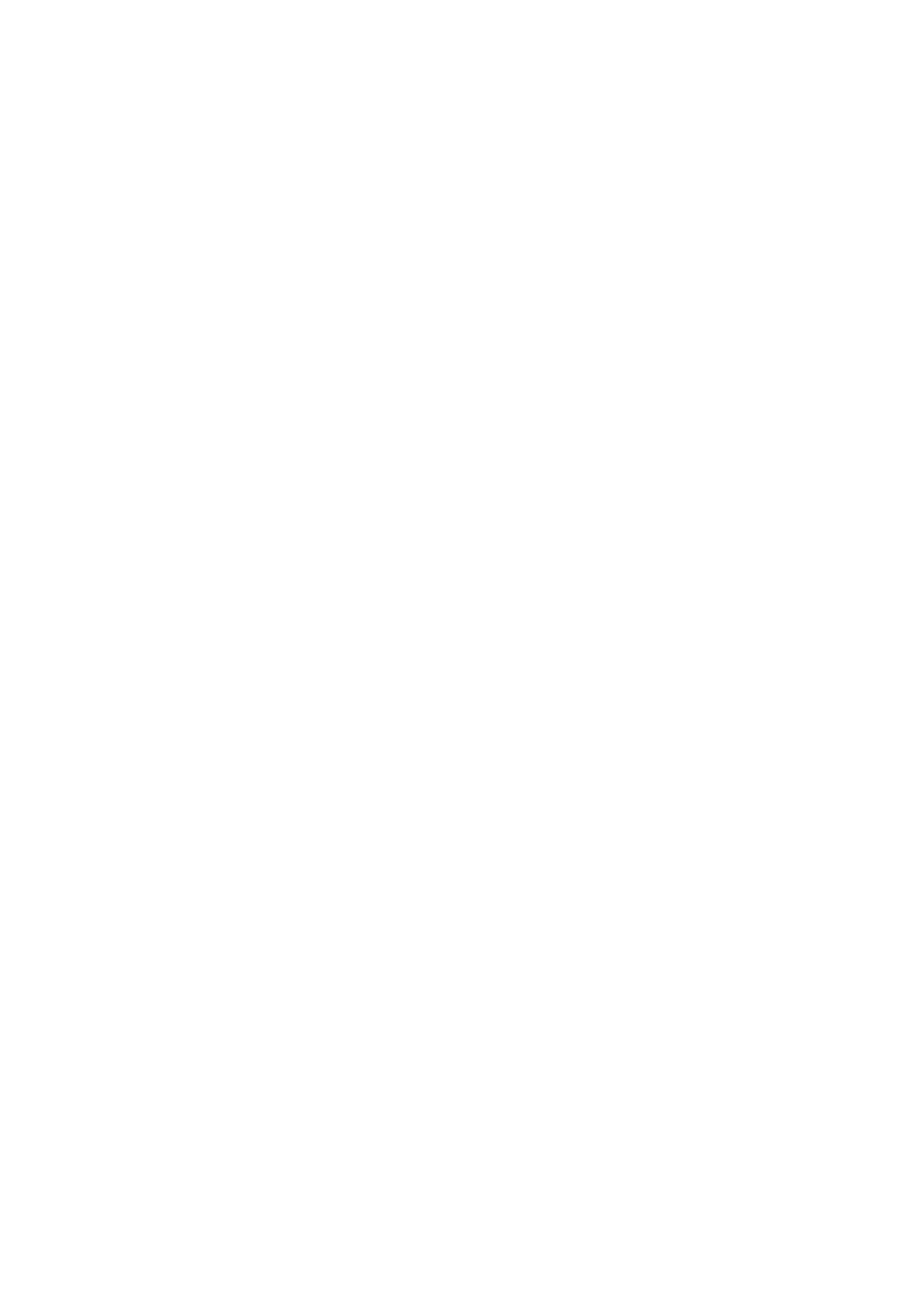# **ABBREVIATIONS AND ACRONYMS**

| <b>AIDS</b>   | Acquired Immunodeficiency Syndrome                                             |
|---------------|--------------------------------------------------------------------------------|
| <b>BMGF</b>   | <b>Bill and Melinda Gates Foundation</b>                                       |
| <b>DNDi</b>   | Drugs for Neglected Diseases Initiative                                        |
| <b>GSK</b>    | GlaxoSmithKline                                                                |
| <b>HIV</b>    | Human Immunodeficiency Virus                                                   |
| <b>PDPs</b>   | <b>Product Development Partnerships</b>                                        |
| <b>PPPs</b>   | <b>Public-private Partnerships</b>                                             |
| R&D           | Research and development                                                       |
| <b>TDR</b>    | WHO Special Programme for Research and Training in Tropical<br><b>Diseases</b> |
| <b>UN</b>     | <b>United Nations</b>                                                          |
| <b>UNAIDS</b> | Joint United Nations Programme on HIV/AIDS                                     |
| <b>UNDP</b>   | <b>United Nations Development Programme</b>                                    |
| <b>UNEP</b>   | <b>United Nations Development Programme</b>                                    |
| <b>UNICEF</b> | United Nations Children's Fund                                                 |
| <b>WHA</b>    | World Health Assembly                                                          |
| <b>WHO</b>    | World Health Organization                                                      |
| <b>WIPO</b>   | World Intellectual Property Organization                                       |
| <b>WTO</b>    | World Trade Organization                                                       |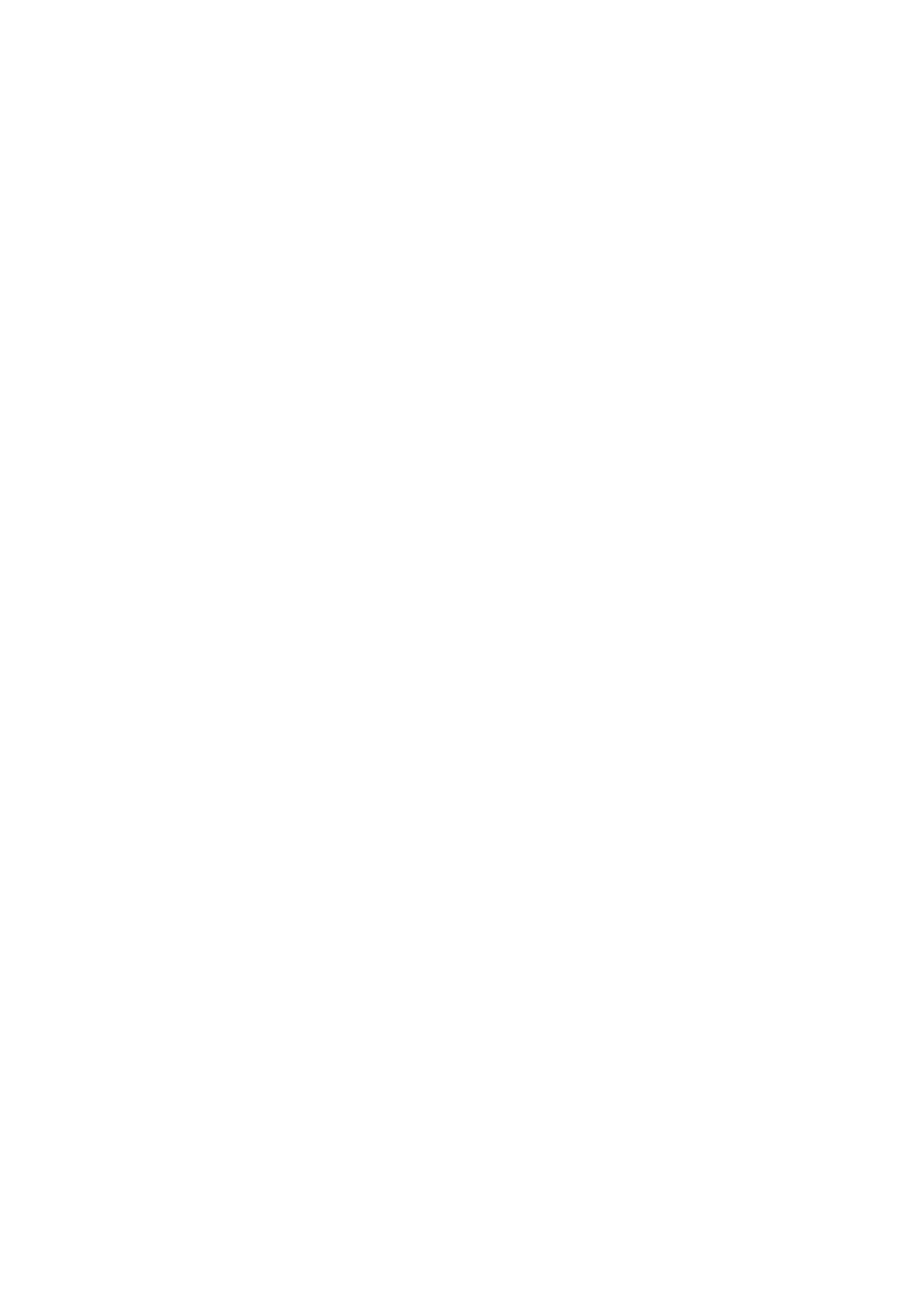#### **INTRODUCTION**

Public and private sector interaction in health has always existed at the national level; in the United Nations (UN) system, public-private partnerships (PPPs) started at the end of the 1990s with the reform of the UN system launched by Kofi Annan. In response to Resolution 55/215 "Towards global partnerships"<sup>2</sup> the United Nations General Assembly asked the Secretary General "to seek the views of all Members States on ways and means to enhance cooperation between the United Nations and all relevant partners, in particular the private sector, on how to enhance cooperation with the United Nations". The introduction of the report of the Secretary General states that " [o]ver the past decade (…) there has been an increase in the number of non-state actors interacting with the United Nations (…) such as through consultative status with governing bodies, procurement contracts, and philanthropicbased fund raising activities"<sup>3</sup> and reiterates later on that "[t]he number, diversity and influence of non-state actors has grown dramatically over the past 10 years" and concludes that "[s]pecial efforts are needed to ensure that cooperation with business community and other non-state actors adequately reflects the Organization's membership and pays particular attention to the needs and priorities of developing countries."<sup>4</sup>

Until 1998 the World Health Organization (WHO) remained relatively unaffected by the influence of the private sector. Member States insisted that the regular, multilateral public budget should be at least 51 per cent of the Organization's budget and that all the normative programmes should be completely financed by the regular budget coming from regular contributions by Member States.

In her first address to the World Health Assembly (WHA), Gro Harlem Brundtland, Director General of the WHO from 1998 to 2003, stated that in order to achieve the mandate entrusted to her: "We must reach out to the private sector (…) The private sector has an important role to play both in technology development and the provision of services. We need open and constructive relations with private sector (…) I invite industry to join in a dialogue on the key issues facing us".<sup>5</sup>

During the five years of the Brundtland administration at the WHO, PPPs and PDPs (Product Development Partnerships) increased in many of the areas of work of the WHO and in other public health initiatives conducted at the international level. Partnerships mostly related to innovation and access to medicines in many cases created their own "advisory bodies". These "advisory bodies" may interfere in some cases with the governing bodies of the Organization: the Executive Board and the World Health Assembly.

In the context of WHO, the Special Programme for Research and Training in Tropical Diseases (TDR) can be considered as a precursor of the PDPs. The TDR was created by WHO

 $\overline{a}$ 

<sup>&</sup>lt;sup>2</sup> UN General Assembly, Fifty-fifth session Agenda item 173, doc. A/res/55/215, 6 March 2001.

<sup>&</sup>lt;sup>3</sup> UN General Assembly, Fifty-fifth session Item 50 of the provisional agenda: Cooperation between the United Nations and all relevant partners, in particular the private sector, Report of the Secretary General, 28 August 2001.

<sup>4</sup> Richter, J., "Public-private Partnerships for Health: A trend with no alternatives?" *Development* (2004) 47(2), 43-48. doi:10.1057/palgrave.development.1100043.

<sup>5</sup> Gro Harlem Brundtland speech to the Fifty-first World Health Assembly, doc. A51/DIV/6, 13 May 1998, pp. 4-5.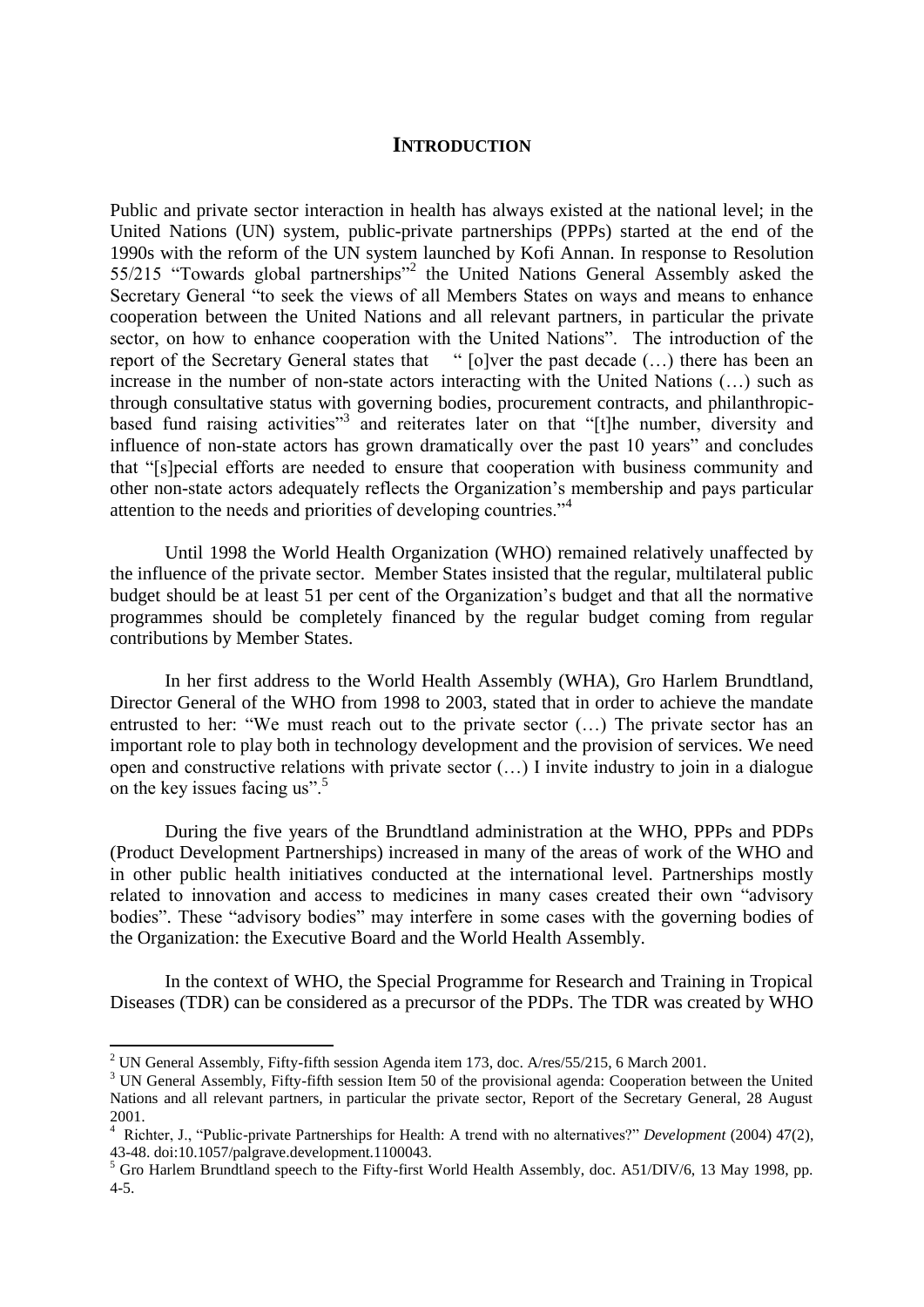in 1975, co-sponsored by the United Nations Children's Fund (UNICEF), the United Nations Development Programme (UNDP) and the World Bank. The aim of the programme was to promote and intensify research on tropical diseases, taking into consideration that such activities should be carried out mainly in endemic countries, define the research priorities, extend cooperation with national institutions and other governmental and non-governmental organizations in regard to the coordination of research in this field, and mobilize extrabudgetary resources for scaling up these objectives.<sup>6</sup> The TDR was set up mainly as a partnership between public donors, co-sponsors and endemic country governments represented in an independent board-type structure. Its research priorities were defined by a scientific committee of experts which oversaw the selection of research projects for funding and evaluated progress of various scientific working groups and technical staff, with representation of endemic countries.<sup>7</sup>

A study suggested that: "TDR-supported research contributed to the development of a number of important new products, including demonstrating the effectiveness in humans of Merck's veterinary drug ivermectin for the treatment of onchocerciasis (river blindness)."<sup>8</sup>

The relationship of the TDR with the pharmaceutical industry has been referred to as friendly: "TDR has seen it useful to develop friendly relations with the pharmaceutical industry, and to avoid taking positions that would alienate companies and undermine collaborations. This has, in some cases, extended to views on intellectual property right issues; and TDR has often aligned itself with conventional industry views."<sup>9</sup>

Some of TDR's practices during the 1970-80s established a precedent that the PDPs would later follow; for example, TDR set up an international network of academic centres to screen compounds from pharmaceutical companies for usefulness against its target tropical diseases. TDR was certainly a precursor to PDPs, and perhaps a precursor of the problems and lack of transparency that we are seeing today.

# **I. SOME CONCEPTS, DEFINITIONS AND VISION**

## **I.1 PPPs**

As Judith Richter observed, a global definition of PPPs does not exist, neither is there a shared vision of the new partnerships. "The first question that arises in this debate, is what is understood by the term public-private partnership. Even though many UN leaders have been promoting closer interactions with the commercial sector and wealthy business figures under the partnership label for years, there is in fact no single agreed-upon definition within the UN system $^{1,10}$ 

 $\overline{a}$ <sup>6</sup> WHA 27.52. In May 1974, The WHA adopted Resolution WHA 27.52, a brief document that called for intensification of research on Tropical Diseases.

 $<sup>7</sup>$  See UNICEF/UNDP/World Bank/WHO Special Programme for Research and Training in Tropical Diseases,</sup> *Making a Difference – 30 Years of Research and Capacity Building in Tropical Diseases* (2007).

<sup>&</sup>lt;sup>8</sup> S. Moon, "Medicines as Global Public Goods: The Governance of Technological Innovation in the New Era of Global Health", *GHG*, V. II, N. 2 (F2008/S2009).

 $9<sup>9</sup>$  J. Love, Implementation of the Workplan for the Period of 2008-2010 Endorsed by the Human Rights Council in Resolution 9/3, A/HRC/12/WG.2/TF/CRP.4/Rev.1, 18 June 2009, http://keionline.org/sites/default/files/A-HRC-12-WG2-TF-CRP4-Rev1.pdf.

 $10$  J. Richter, op. cit., pages 42 and 43.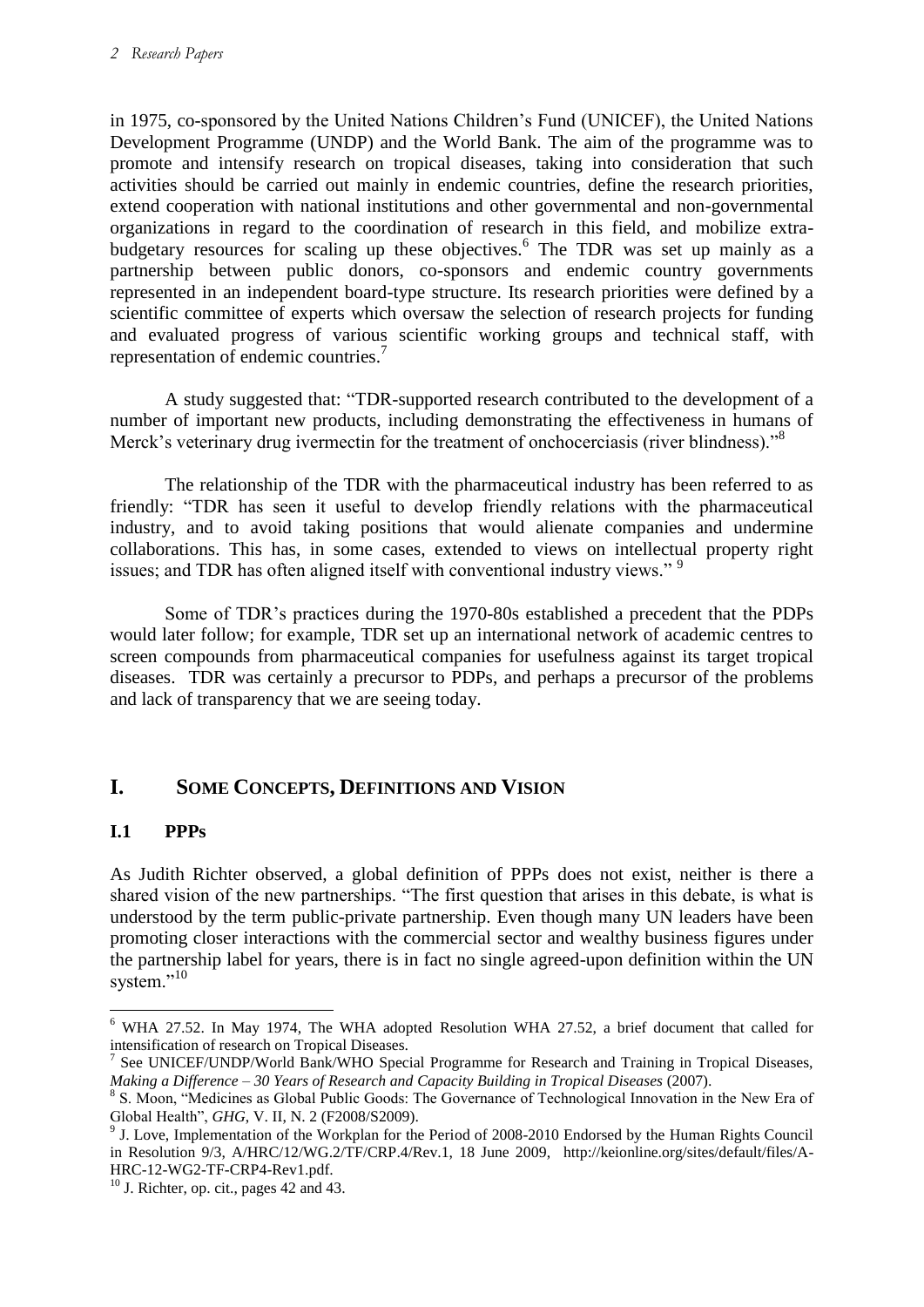It should be noted that the report of the UN Secretary General on "Enhanced cooperation between the United Nations and all relevant partners, in particular the private sector" (August 2003) makes the following definition: "Partnerships are commonly defined as voluntary and collaborative relationships between various parties, both State and non-State, in which all participants agree to work together to achieve a common purpose or undertake a specific task and to share risks, responsibilities, resources, competencies and benefits."<sup>11</sup>

#### **I.2 Views of the UN Global Compact**

The UN Global Compact is a strategic policy initiative with private sector corporations that are committed to aligning their operations and strategies with universally accepted principles in the areas of human rights, labour, environment and anti-corruption. "The Global Compact asks companies to embrace universal principles and to partner with the United Nations. It has grown to become a critical platform for the UN to engage effectively with enlightened global business."<sup>1213</sup>

According to a report commissioned by the UN Global Compact "there has been a tendency, within the United Nations system and elsewhere, to use the concept of partnership very loosely to refer to almost any kind of relationship."<sup>14</sup>

The UN Global Compact Initiative asks companies to embrace, support and enact, within their sphere of influence, 10 principles in the areas of human rights, labour standards, the environment and anti-corruption (see Box 1).The WHO however, does not participate in the UN Global Compact.

As one of the UN agencies with the largest number of PPPs, it is paradoxical that the WHO is not one of the agencies that signed into this initiative and none of the 10 principles on which the "core values" of the initiative are based refers to Public Health or to the right to access to health care.

## **I.3 PPPs in Public Health**

The most cited definition of PPPs in the area of public health comes from Kent Buse and Gill Walt<sup>15</sup>: "a collaborative relationship which transcends national boundaries and brings together at least three parties, among them a corporation (and/or industry association) and an

See: http://www.unglobalcompact.org/AboutTheGC/.

 $\overline{a}$ <sup>11</sup> Quoted by Richter, J., "Public-Private Partnerships and International Health Policy-making", ISBN 951-724-464-9. Available from http://formin.finland.fi/public/download.aspx?ID=12360&GUID=%7B3556FE5F-6CBC-4000-86F3-99EBFD2778FC%7D, page 6.

<sup>&</sup>lt;sup>12</sup> UN Secretary-General Ban Ki-moon, www.unglobalcompact.org.

<sup>&</sup>lt;sup>13</sup> The UN Global Compact is participated in by the following core UN agencies:

Office of the High Commissioner for Human Rights

United Nations Environment Programme

International Labour Organization

United Nations Development Programme

United Nations Industrial Development Organization

United Nations Office on Drugs and Crime

United Nations Entity for Gender Equality and the Empowerment of Women

 $14$  Quoted by Richter, J., op. cit., p. 44.

<sup>&</sup>lt;sup>15</sup> WHO does not have an official definition of Health PPPs.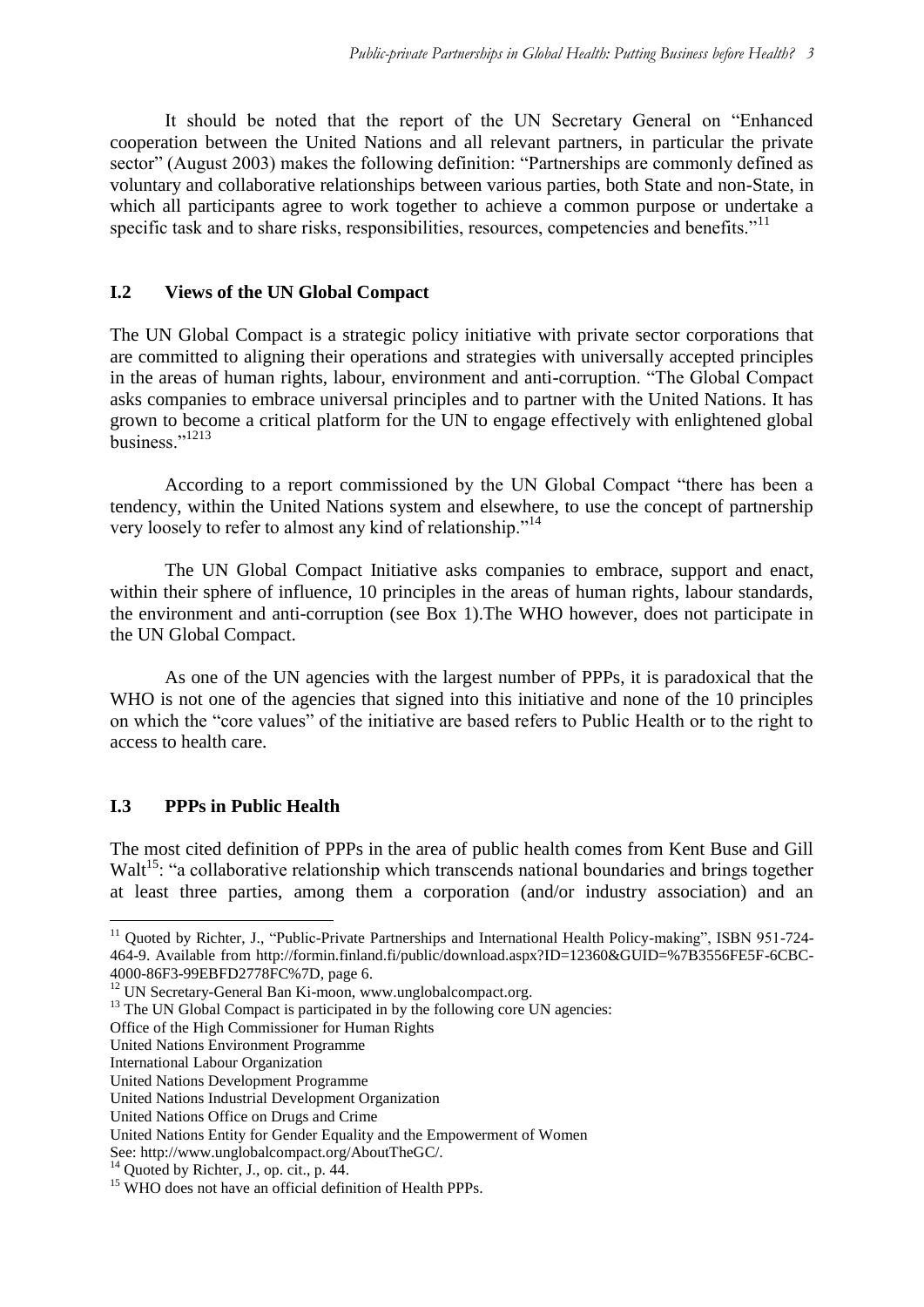intergovernmental organization, so as to achieve a shared health-creating goal on the basis of a mutually agreed division of labour"<sup>16</sup>.

## Box 1

# **Principles of the UN Global Compact Initiative**<sup>17</sup>

### **Human Rights**

- Principle 1: Businesses should support and respect the protection of internationally proclaimed human rights; and
- Principle 2: make sure that they are not complicit in human rights abuses.

#### **Labour**

- Principle 3: Businesses should uphold the freedom of association and the effective recognition of the right to collective bargaining;
- Principle 4: the elimination of all forms of forced and compulsory labour;
- Principle 5: the effective abolition of child labour; and
- Principle 6: the elimination of discrimination in respect of employment and occupation.

#### **Environment**

- Principle 7: Businesses should support a precautionary approach to environmental challenges;
- Principle 8: undertake initiatives to promote greater environmental responsibility; and
- Principle 9: encourage the development and diffusion of environmentally friendly technologies.

## **Anti-Corruption**

 $\overline{a}$ 

 Principle 10: Businesses should work against corruption in all its forms, including extortion and bribery.

For Buse and Walt the collaboration should be between "at least three parties", because many of the PPPs involved in public health, such as the Global Alliance for Vaccines and Immunizations (GAVI), the Global Alliance for Improved Nutrition (GAIN) and the Global Fund to Fight AIDS, Tuberculosis and Malaria, include representatives of nongovernmental organizations (NGOs). This "at least three parties" definition was always defended by the WHO Director General Gro Harlem Brundtland: "In a world filled with complex health problems, WHO cannot solve them alone. Governments cannot solve them alone. Nongovernmental organizations, the private sector and Foundations cannot solve them alone (...) Whether we like it or not, we are dependent on the partners (…) to bridge the gap and achieve health for all."<sup>18</sup>

<sup>&</sup>lt;sup>16</sup> Buse, K. and G. Walt, "Global Public Private Partnerships for Health: Part I- a new development in health?" (January 2000), p. 4. Available from http://www.scielosp.org/scielo.php?pid=S0042- 96862000000400019&script=sci\_arttext.

<sup>&</sup>lt;sup>17</sup> http://www.unglobalcompact.org/AboutTheGC/TheTenPrinciples/index.html.

<sup>&</sup>lt;sup>18</sup> Brundtland, G.H., "Address by Dr Gro Harlem Brundtland, Director-General, to the Fifty-fifth World Health Assembly, Geneva, Monday, 13 May 2002".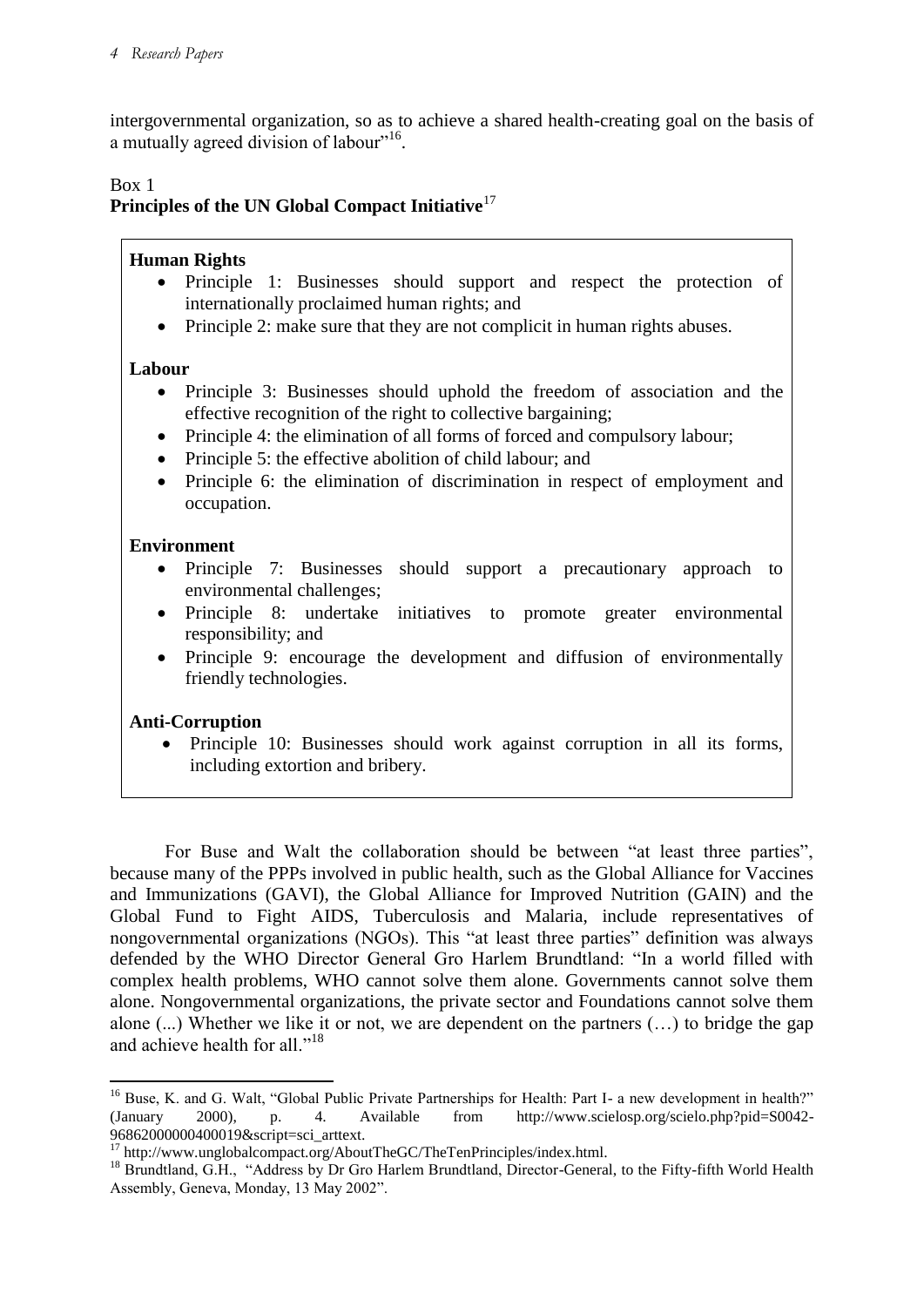According to J. Richter<sup>19</sup> partnerships in public health include interaction such as:

- fundraising requesting, accepting or channelling corporate donations in cash or in kind;
- negotiations or public tenders for lower product prices (for example, of pharmaceuticals and vaccines);
- research collaborations;
- negotiations, consultations and discussions with corporations and their business associations about public health matters;
- co-regulatory arrangements to agree and implement 'voluntary' (that is, legally non-binding) codes of conduct;
- corporate social responsibility projects (many of which are, in fact, cause-related marketing - or other strategic sponsorship projects); and
- contracting out of public services, such as water supplies.

Brundtland's invitation to the private sector was greatly influenced by what Buse and Walt called "the growing disillusionment with UN and its agencies. Concerns about the effectiveness of UN, including increasing evidence of overlapping mandates and interagency competition, led directly towards the establishment of partnerships to deal with specific and limited issues."20

The WHO's lack of credibility during the final years of the administration of WHO Director-General Nakajima (1988 to 1998) and its financial problems due to the developed countries' refusal to increase the Organization's regular budget led to the Brundtland administration's call for the private sector to help in solving these two problems. This included bringing into the WHO Senior people who had worked for transnational pharmaceutical companies.

Brundtland's call to the private sector was very "productive"; upon her arrival the 1998-1999 WHO Programme Budget was US\$ 1.8 billion and in 2003, by the end of her term, the WHO Programme Budget went up to US\$ 2.8 billion, all from voluntary (public and private) contributions. This trend continued and increased during successive WHO administrations. By 2012-2013, the WHO Programme Budget has more than 80 per cent— US\$ 3.9 billion—coming from voluntary contributions and not from regular quotas from Member States. PPPs in health have been promoted in such a way that the WHO itself has become a big public/private partnership. The WHO, in this sense, has become a public multilateral agency that is primarily funded by the private sector and/or voluntary specified contributions.

Thus, in the view of Buse and Walt there has been an ''honest recognition by the public sector of the unique, unrivalled monopoly of the pharmaceutical industry in drug and vaccine development: They own the ball. If you want to play, you must play with them".<sup>21</sup> However according to G-Finder 2012 the public sector is still first in terms of research and

 $\overline{\phantom{a}}$ 

<sup>&</sup>lt;sup>19</sup> Richter, J., "Public-Private Partnerships and International Health Policy-making", ISBN 951-724-464-9. Available from http://formin.finland.fi/public/download.aspx?ID=12360&GUID=%7B3556FE5F-6CBC-4000- 86F3-99EBFD2778FC%7D, page 7.

<sup>&</sup>lt;sup>20</sup> Buse, K. and G. Walt, "Global Public Private Partnerships for Health: Part I- a new development in health?"<br>(January 2000), p. 4. Available from http://www.scielosp.org/scielo.php?pid=S0042p. 4. Available from http://www.scielosp.org/scielo.php?pid=S0042-96862000000400019&script=sci\_arttext.

 $21$  Ibid, p. 5.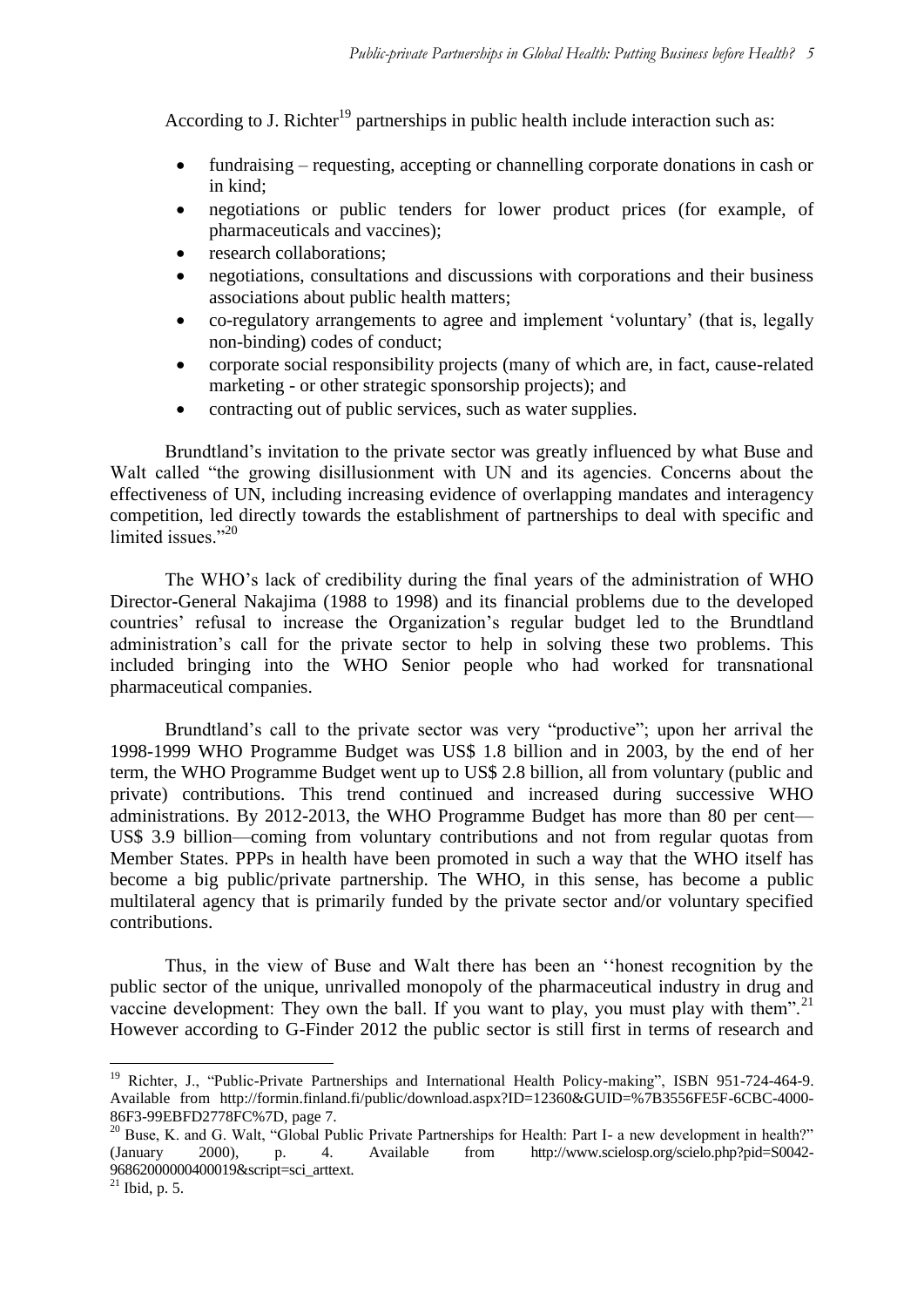development (R&D) for neglected diseases and 64 per cent of PDP funding comes from the public sector. But, if the industry "owns the ball" it would be important to ensure that there is a referee to supervise the game.

According to Cattaui, economic globalization may also have provided impetus to the private sector to enter into partnerships with the UN: ''Business believes that the rules of the game for the market economy, previously laid down almost exclusively by national governments, must be applied globally if they are to be effective. For that global framework of rules, business looks to the United Nations and its agencies'<sup>22</sup>. The problem with this type of analysis is what would be the role of national governments. A key aspect of the debate over the WHO reform launched by the current Director-General Margaret Chan is what the role of the private pharmaceutical industry will be, as major shareholders. Most of the voluntary contributions to the WHO budget are specified and in this sense donors are fixing the priorities of the Organization.

The Global Forum for Health Research<sup>23</sup> defines a partnership as  $\cdot$  ... a group of allies sharing the goals, efforts and rewards of a joint undertaking''. The allies, however, may have different levels of knowledge, different interests, and different levels of influence in terms of health policies. And not only different points of view but at times contradictory points of view. Commercial interests do not necessarily coincide with public interests and combining these two sometimes contradictory or incompatible interests is not always easy. Which comes first, business or health?

As Buse and Walt state "Allies may use different terms to describe themselves: as partners in a partnership to one audience and as donors to another. The International AIDS Vaccine Initiative describes itself as having just five partners, but has an additional 17 organizational donors (not including many individuals). The role of any one partner may change over time, from active to passive. Partners may be defined by organization or individual, and might also be involved at different levels within the partnership. For example, although the corporate sector might not be involved in the governing bodies it may act as an integral partner at a task force, expert committee or other level"<sup>24</sup>.

This is where the debate on WHO reform has come over the last two years: what will be the role of new funders in the WHO governing bodies? Since the Brundtland administration, many private partners are part of task forces, expert committees and advisory groups; what is now at stake is what will be their role in the Executive Board and the World Health Assembly as they now provide 80 per cent of the Organization's budget.

 $\overline{\phantom{a}}$ 

<sup>22</sup> Cattaui, M. S., "Business and the UN: common ground", *ICC Business World* (Paris, 3 August 1998).

<sup>&</sup>lt;sup>23</sup> Global Forum for Health Research, "The 10/90 Report on Health Research 2000" (Geneva, The Global Forum for Health Research, 2000, ISBN 2-940286-01-9).

 $24$  Buse, K. and G. Walt, op. cit., p. 3.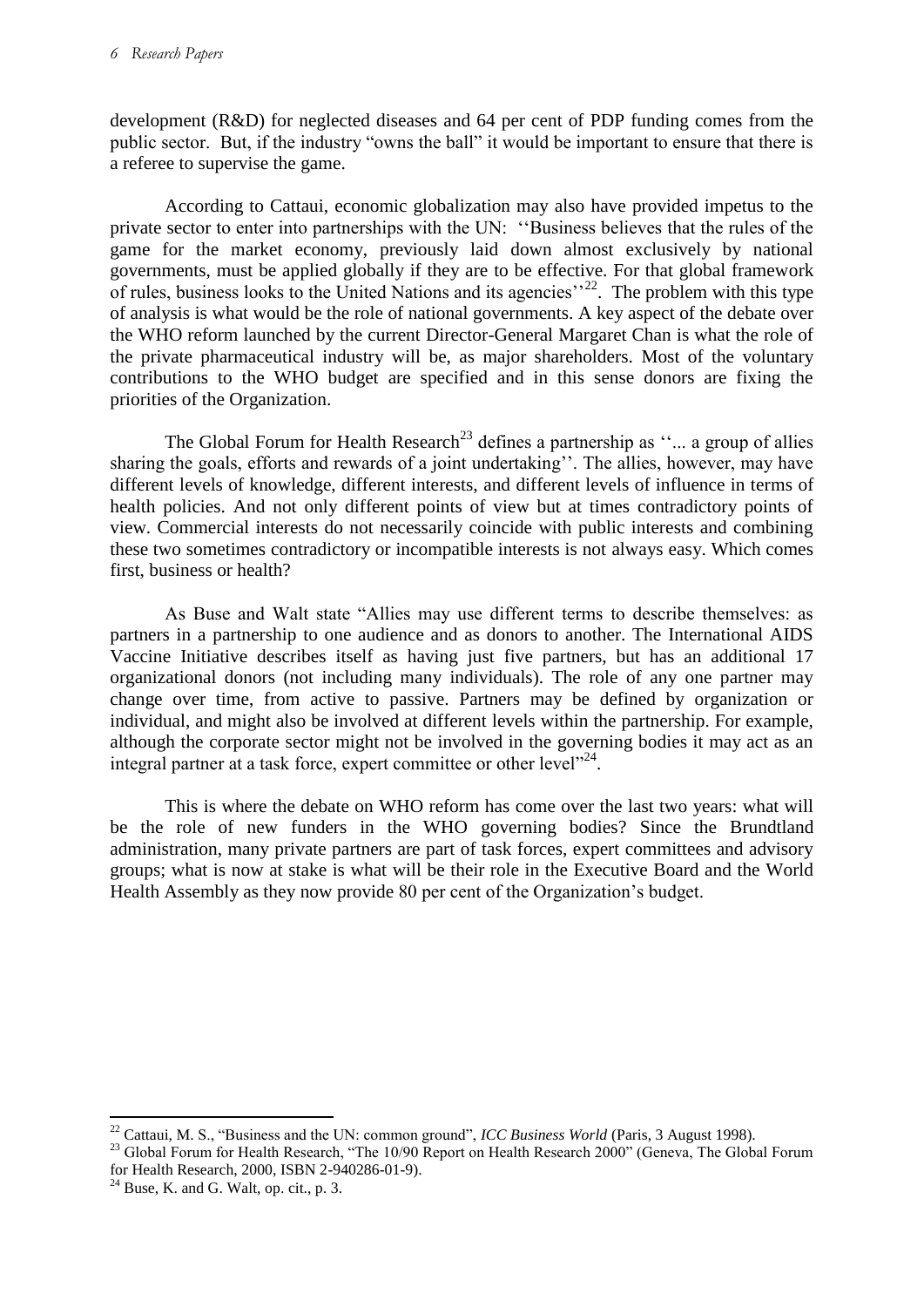# **I.4 Different Types of PPPs**<sup>25</sup>

The following types of PPPs may be distinguished:

- Product-based PPPs consist primarily of drug donation programmes, for example, AIDS (acquired immunodeficiency syndrome) medicines. Drug donation programmes are generally established after the discovery that an existing drug (for animals or humans) is found to be effective in the treatment of some condition for which there is limited effective demand, due to lack of willingness and ability to pay, as was seen with AmBisome for the treatment of leishmaniasis. These types of partnerships are usually initiated by the private sector and the objective is to market their ethical concerns and social responsibility. This objective is not always guaranteed, as medicines donation partnerships have been subject to controversy, and seen sometimes as a market entry strategy or a mechanism for dependency-creation.
- Product-development PPPs differ from product-donation partnerships in a number of respects. They are not limited to specific countries and they are generally initiated by the public sector. Product-development PPPs usually require the public sector to assume a number of risks associated with product discovery, development and/or commercialization for which usually the government provides some subsidies. Pharmaceutical Companies may engage in product-development partnerships to obtain a subsidy for research or to pursue their own longer-term interests, in the emerging economies, for instance.
- The issues-based PPPs are a more diverse group. Some have arisen to overcome market failures, such as the Malaria Vaccine Initiative, the Roll Back Malaria Global Partnership or the Stop TB Initiative.

Trying to classify the different types of PPPs is not very helpful if one takes into account that, as with PDPs, within each category the PPPs themselves can be completely different. Common standards do not exist.

For example, in many cases agreements entered into with PPPs are confidential, or as it is the case with the TDR in the WHO, there is no clear and transparent policy on how the intellectual property aspect of the products will be dealt with once developed by the PPP. Should they be patented or not? And if they should be patented, by whom? Should the PPP seek a patent? Or should a private partner of the PPP be allowed to apply for patents as sometimes happens in the case of TDR at the WHO.

All of the foregoing brings us to ask whether the vision and the objectives of PPPs in the health sector are clear and if they are the most appropriate way to address the current challenges of the health sector.

 $\overline{\phantom{a}}$ <sup>25</sup> Buse, K. and G. Walt, "Global Public Private Partnerships for Health: Part II - What are the health issues for global governance?", *WHO Bulletin* 78 (5), 2000. Available from http://www.scielosp.org/scielo.php?pid=S0042-96862000000500015&script=sci\_arttext.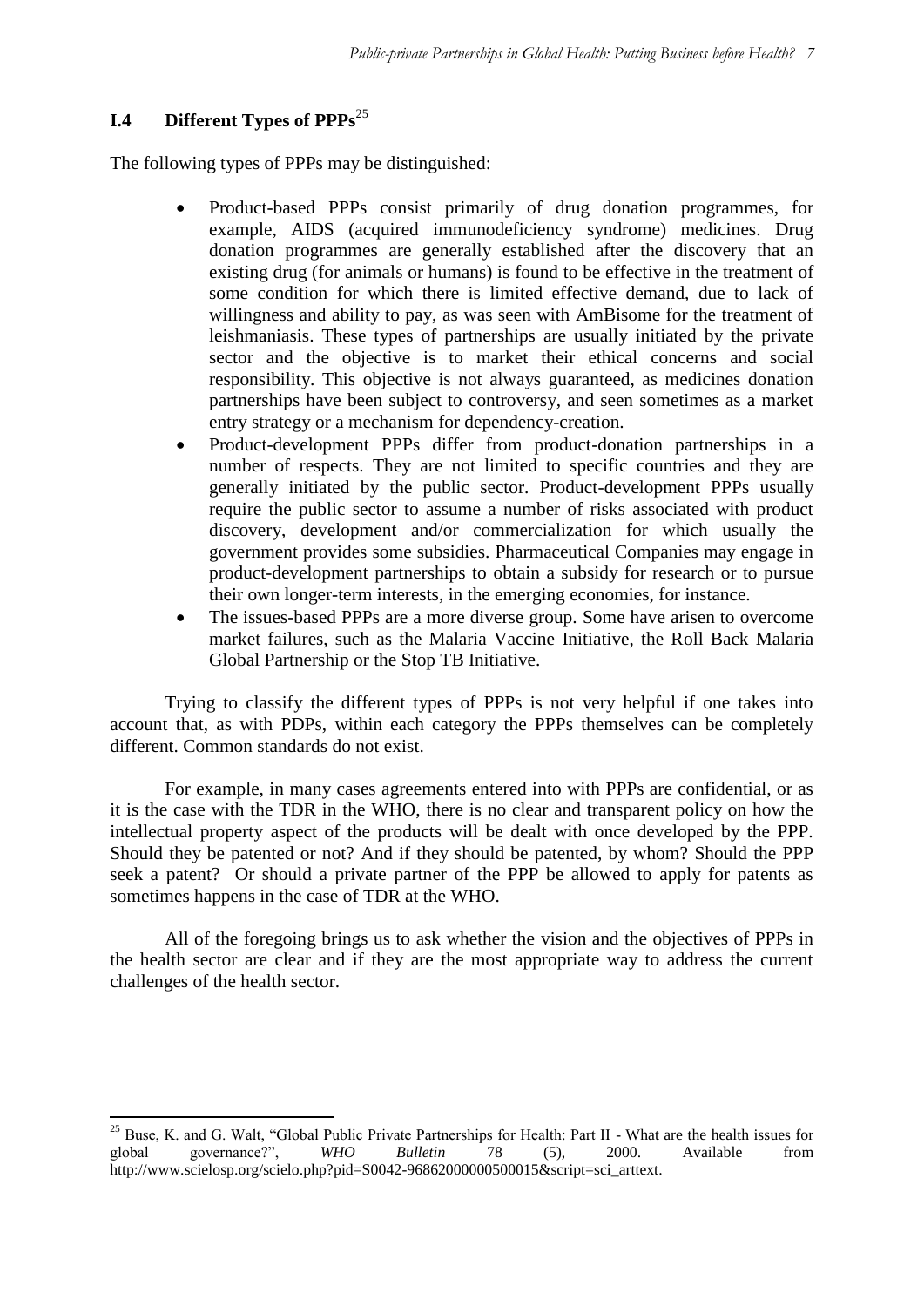## **I.5 PDPs**

"Product Development Partnerships (PDPs) are one variant of public private partnerships focused on improving health in developing countries. PDPs are focused on product discovery and development, as opposed to partnerships focused exclusively on delivery of existing technologies (so called "access partnerships") or health service delivery."<sup>26</sup>

Over the last decade the number of PDPs increased significantly in the area of medicines and diagnostics. From a research project funded by the Swiss Network for International Studies (SNIS) implemented by the École Polytechnique Fédérale de Lausanne (EPFL) and the South Centre, 23 PDPs have been identified.<sup>27</sup>

The figures presented by G-FINDER 2012 indicate that there is a relatively important investment dedicated to PDPs in the order of US\$3,000 million (2011). However, these figures should be taken with caution as they are usually taken from pharmaceutical industry reports which are known for the lack of transparency in relation to the cost of R&D and there are difficulties for verifying the figures reported.

In relation to the cost of R&D reported by industry an article in the journal BioSocieties (Feb. 2011), a publication of the London School of Economics (LSE), argued that the real cost of R&D is, in fact, a fraction of the commonly cited estimates. According to the authors, the average cost of R&D for developing a medicine varies between US\$13 million and US\$ 204 million depending on the type of product. The authors estimated an average cost of US\$43.4 million for the R&D of every new drug. They concluded that: "this is very far from the US\$802 million or US\$1.3 billion claimed by the industry".<sup>28</sup>

According to DNDi<sup>29</sup> the cost of R&D for a new product ranges between US\$40 to 50 million.<sup>30</sup>

If the figures claimed by the "research based industry", can be up to 20 times more than the real cost, as Donald W. Light and Rebecca Warburton have pointed out, it is evident then that the 2012 G-FINDER figures must be considered with care, although they may be used as an indicator, since unfortunately, it is practically the only consolidated information on the current PDPs.

 $\overline{a}$ <sup>26</sup> Cheri Grace, "Product Development Partnerships (PDPs): Lessons from PDPs established to develop new health technologies for neglected diseases" (London, HDRC DFID, 2010).

<sup>&</sup>lt;sup>27</sup> The list of PDPs includes, in alphabetical order: AERAS, Consortium for Parasitic Drug Development (CPDD), Contraceptive Research and Development (CONRAD), Dengue Vaccine Initiative (DVI), Drugs for Neglected Diseases (DNDi), European Vaccine Initiative (EVI), Foundation for Innovative New Diagnostics (FIND), Global Alliance for TB Drug Development (TB Alliance), HIV Vaccine Trials Network (HVTN), Infectious Disease Research Institute (IDRI), Innovative Vector Control Consortium (IVCC), International AIDS Vaccine Initiative (IAVI), International Partnership for Microbicides (IPM), International Vaccine Institute (IVI), Malaria Vaccine Initiative (MVI), Medicines for Malaria Venture (MMV), Meningitis Vaccine Project (MVP),Microbicides Development Programme (MDP), One World Health (iOWH), Pediatric Dengue Vaccine Initiative (PDVI), Sabin PDP, South African AIDS Vaccine Initiative (SAAVI), and Tuberculosis Vaccine Initiative (TVI).

<sup>&</sup>lt;sup>28</sup> Donald W. Light, and Rebecca Warburton, "Demythologizing the high costs of pharmaceutical research", *BioSocietie*s, a publication of the LSE (Feb. 2011). BioSocieties advance online publication, 7 February 2011; doi:10.1057/biosoc.2010.40.

<sup>&</sup>lt;sup>29</sup> Drugs for Neglected Diseases Initiative.

<sup>&</sup>lt;sup>30</sup> Pecoul, Bernard, « The DNDi Cost Model », communication at the International Seminar 2013 Building a Global Health Social Contract for the 21st Century, Barcelona, November 2013.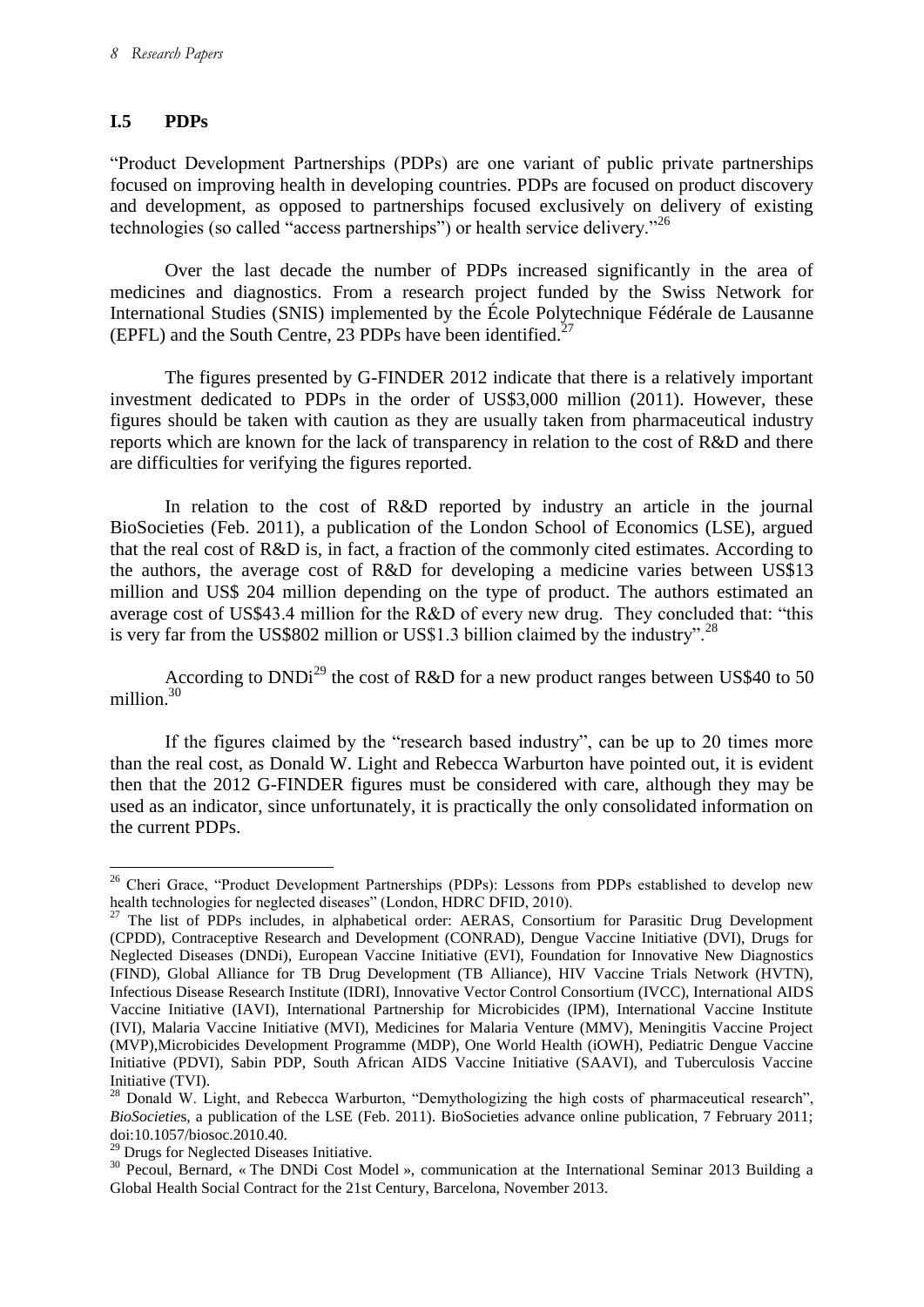"In 2011, total Industry or PDP's reported funding for neglected disease R&D was \$3,045m. (...) The three 'top tier' diseases – HIV/AIDS, malaria and tuberculosis (TB) – again received approximately one-third to one-fifth of total global neglected disease R&D funding each, with HIV/AIDS receiving 33.8 per cent, malaria 18.4 per cent and TB 17.3 per cent." $3<sup>1</sup>$ 

According to information from G-FINDER 2012, investment in R&D for neglected diseases covers:

- 31 neglected diseases
- 134 product areas for these diseases, including drugs, vaccines, diagnostics, microbicides and vector control products
- Platform technologies (e.g. adjuvants, delivery technologies, diagnostic platforms)
- All types of product-related R&D, including basic research, discovery and preclinical, clinical development, Phase IV and pharmacovigilance studies, and baseline epidemiological studies

Most of the PDPs present themselves as not-for-profit institutions. Their objective is product development of medicines, vaccines and diagnostics for neglected diseases. The majority are based on a "virtual R&D facility": very little or no in-house R&D activities. They work with different partners from the public and private sector such as government institutions, academia, research organizations, UN agencies such as WHO, the pharmaceutical industry. The majority of their "new" products are only incremental innovations. In general they have a relatively small core staff, a board and advisory committees. 50 per cent of current PDPs receive funds from the Bill & Melinda Gates Foundation  $(BMGF)^{32}$ . And the BMGF as a private donor is part of the majority of the PDPs' boards and advisory committees.

According to G-FINDER 2012, the public sector continued to play a key role in the PDP for neglected disease R&D, providing almost two-thirds (64.0 per cent) of global funding, predominantly from the public sector of the developed country governments. The philanthropic sector contributions (18.7 per cent) were closely matched by investments from industry (17.2 per cent). 15 PDPs out of 23 are funded by the BMGF.

In the PDP of Malaria Vaccine Initiative (MVI) by PATH,<sup>33</sup> the Gates Foundation gave GlaxoSmithKline (GSK) US\$200 million. The RTS,S AS01 candidate malaria vaccine is already in clinical trials phase III and the Glaxo Chief Executive Officer (CEO), Andrew Witty, announced that if clinical trials are successful, the vaccine will be patented and the price will be the cost plus a "modest" 5 per cent of the cost. Although the results of clinical trials were disappointing (only 31 per cent of efficacy against clinical malaria and 37 per cent of efficacy against severe malaria in the group of infants, 6 to 12 weeks of age at the date of vaccination), three remarks should be made regarding Witty's announcement: Firstly, is it acceptable from ethical and public health perspectives that a vaccine be patented? When Jonas

 $\overline{a}$ 

<sup>&</sup>lt;sup>31</sup> G-FINDER 2012, Executive Summary.

<sup>&</sup>lt;sup>32</sup> R&D Financing and Incentives at the Product Development Partnership (PDP) Forum, 24-26 May 2011, Washington. Available from http://healthresearchpolicy.org/blog/2011/jun/17/rd-financing-and-incentives-pdpforum.

<sup>&</sup>lt;sup>33</sup> The PATH Malaria Vaccine Initiative (MVI) is a global programme established at PATH through an initial grant from the Bill & Melinda Gates Foundation.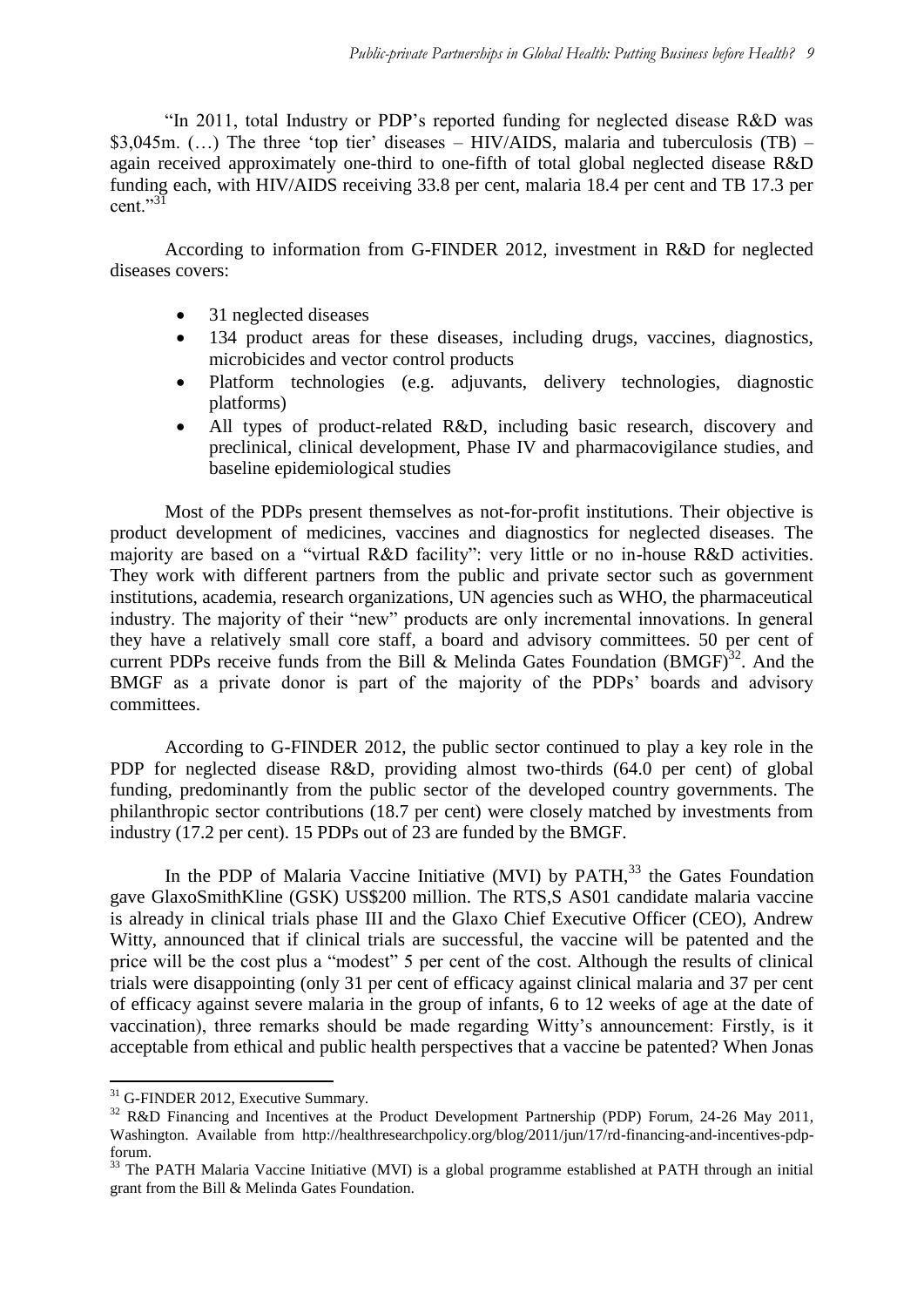Salk, inventor of the poliomyelitis vaccine and winner of the Nobel Prize in medicine was asked in a televised interview who owned the patent to the vaccine, Salk replied: "There is no patent. Could you patent the sun?"<sup>34</sup>. As a second comment, the 5 per cent of the mentioned benefits means that all the PDPs are not really "not-for-profit" as they are generally characterized. Finally, regarding the "the cost plus 5 per cent of benefit", it is not clear whether we are going to know one day what the real cost of production is.

In connection with the same Gate Foundation/Glaxo partnership, when Dr. Pierre Druilhe, former chief of the Parasitology Laboratory of the Institut Pasteur, was asked if he considered the vaccine against malaria, the RTS,S AS01 vaccine candidate, a failure because of such low coverage in clinical trials, he stated that Glaxo would be in any case happy for the adjuvants that it developed as an outcome of the project and patented which can be used for other products GSK may commercialize.<sup>35</sup> Therefore, during research paid for by publicprivate partnerships, a partner of the PDP can innovate and patent products that are not for neglected diseases and later commercialize them. In contracts (which are usually confidential) regarding the PDPs, for the use of some of the pharmaceutical companies' compounds, it is always stipulated that of what is found, whatever is not used for neglected diseases will remain the intellectual property of the drug company that has licensed or ceded its compounds. Therefore PDPs (in principle not-for-profit) can use public-private funding to identify substances that can then be commercially exploited by the industry.

With regard to PDPs, if we consider their limited scale (concentrated in neglected diseases), the majority of them dealing with minor innovations, the diversity in the way they function and their objectives not necessarily being public health oriented<sup>36</sup>, one cannot really speak of a new model, but rather as an experiment. The operation of PDPs shows that:

- The current R&D model based on the patent system is not the only option, nor the most efficient,
- $\bullet$  the cost of R&D is only a fraction of what is currently claimed by the industry, and
- the way that intellectual property rights are being used is causing more impediment than incentive to innovate. $37$

A recent IP Watch study concluded that: "It could be summarised that the efficiency results of PDPs are mixed. On the one hand, PDPs do provide results, there are more and more used and demonstrated qualitative achievements. On the other hand, it is striking to see that PDPs attract most of the resources but the money invested is not proportionate with the results they lead to…The PDP mechanism then appears like an interesting step forward but one may

 $\overline{a}$  $34 \times$  See It Now », CBS, 12 avril 1955: interview du Dr. Jonas Salk inventeur du premier vaccin contre la poliomyélite, par le journaliste Edward R. Murrow. In "The vaccine according to Bill Gates", Documentary film 52' by Frédéric Castaignède, a ZED production for ARTE French and German TV, 2013.

<sup>&</sup>lt;sup>35</sup> See "The vaccine according to Bill Gates", Documentary film 52' by Frédéric Castaignède, a ZED production for ARTE French and German TV, 2013.

<sup>&</sup>lt;sup>36</sup> Representatives of private companies who are members of PDPs boards participate on the definition of priorities, policies and strategies.

An investigation by the EU on the pharmaceutical sector (2009) found that in 2000-2007, a single medicine may be protected by up to 1,300 patents or pending patent applications. Available from http://ec.europa.eu/competition/sectors/pharmaceuticals/inquiry/index.html.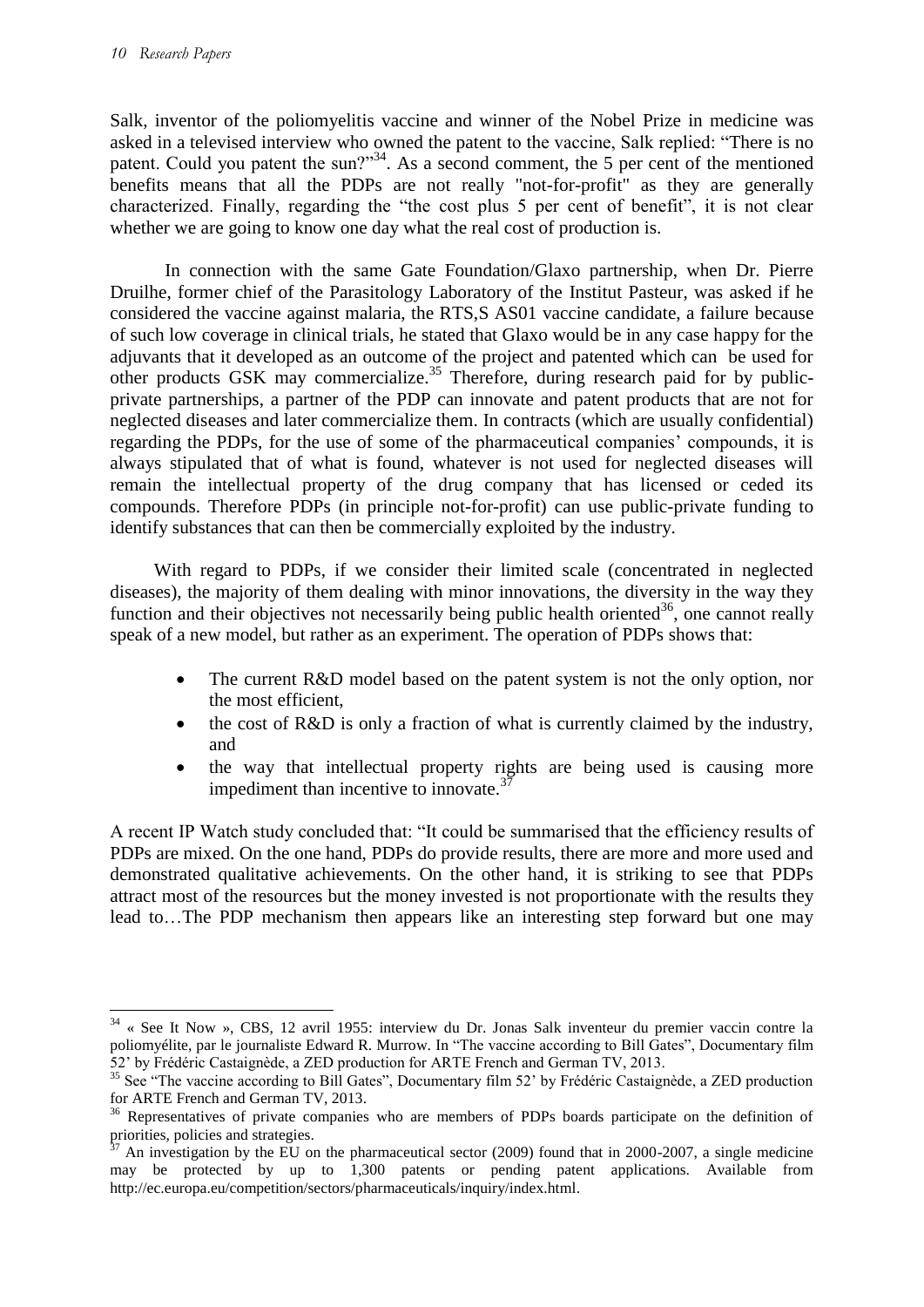wonder if in itself, this tool is enough to achieve the public health needs of most developing countries."<sup>38</sup>

#### Box 2

 $\overline{\phantom{a}}$ 

# **How PDPs can be a Laboratory of a "New Model". DNDi Case**

The Drugs for Neglected Diseases initiative (DNDi) is as an independent, international not-for-profit R&D organization working to deliver new treatments for the certain neglected diseases, in particular sleeping sickness (human African trypanosomiasis), Chagas disease, leishmaniasis, filarial and malaria. DNDi is also carrying out research for a paediatric HIV/AIDS medicine.

DNDi was founded by Médecins Sans Frontières/Doctors Without Borders (MSF), Indian Council of Medical Research, Kenya Medical Research Institute, Brazil's Oswaldo Cruz Foundation, Ministry of Health of Malaysia, and Institut Pasteur in France, with the UNICEF/UNDP/World Bank/WHO Special Programme for Research and Training in Tropical Diseases (TDR) as a permanent observer.

DNDi does not have its own laboratories or manufacturing facilities. Consequently DNDi leverages partners' specific assets, capacities, and expertise to implement projects at all stages of the R&D process, integrating capabilities from academia, public-sector research institutions, particularly in neglected disease-endemic countries, pharmaceutical and biotechnology companies, as well as nongovernmental organizations including other PDPs, and governments worldwide. While investing in drug discovery for entirely new drugs, the imperative to respond to urgent patient needs guided a short-term strategy, implemented immediately upon the start of activities, and focused on improving existing treatments. The latter, as part of the core mission of the organization, aimed to deliver innovations to neglected populations as quickly as possible, notably opportunities that others were unable or unwilling to seize.

Within 10 years and with a budget of approximately EUR 210 million, the initiative has established a solid drug development pipeline, including 12 new chemical entities (NCEs), either in pre-clinical or clinical development and delivered six new treatments for neglected diseases (two fixed-dose antimalarials (ASAQ and ASMQ); nifurtimox-eflornithine combination therapy (NECT) for late-stage sleeping sickness; sodium stibogluconate and paromomycin (SSG&PM) combination therapy for visceral leishmaniasis in Africa; a set of combination therapies for visceral leishmaniasis in Asia; and a paediatric dosage form of benznidazole for Chagas disease.

According to DNDi's funding policy established in 2003, it seeks to diversify funding sources, maintain a balance of public and private support, minimize as much as possible earmarked donations, and ensure that no one donor contributes more than 25 per cent of the overall budget.

<sup>38</sup> Tiphaine Nunzia Caulier for Intellectual Property Watch, *Special Feature*: A Look At Product Development Partnerships And Innovation For Neglected Diseases, Published on 3 July 2013. Available from http://www.ipwatch.org/2013/07/03/special-feature-a-look-at-product-development-partnerships-and-innovation-forneglected-diseases/.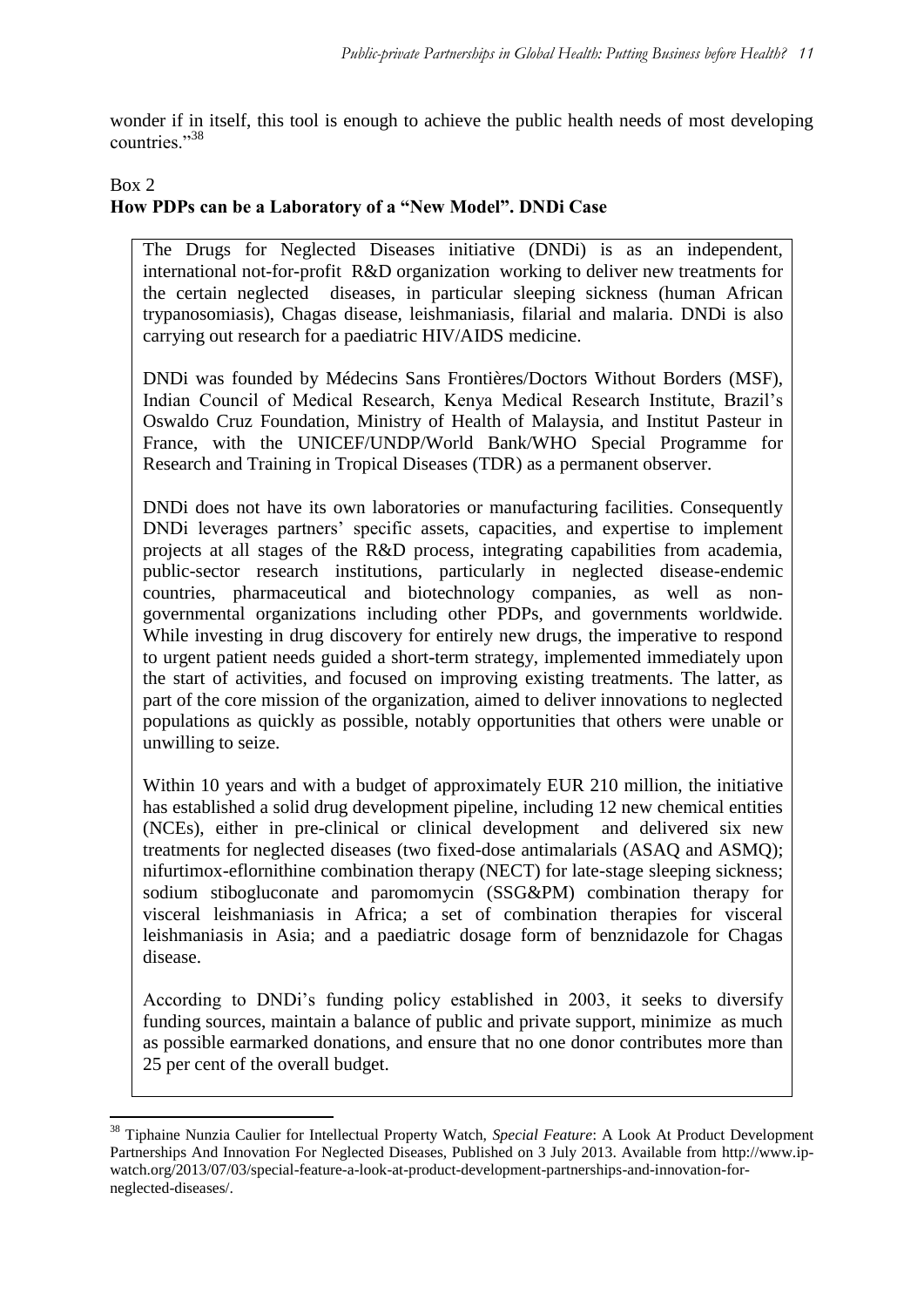Since 2003, DNDi has received support from a wide range of donors, including: governments, such as those of the United Kingdom, the Netherlands, Germany, France, Switzerland, and Spain; MSF as a founding partner; private philanthropic organizations, including the Bill & Melinda Gates Foundation and Wellcome Trust; and also through innovative financing mechanisms such as UNITAID.

# **II. CONTRIBUTION VERSUS RISKS OF PPPS AND PDPS IN HEALTH**

The PPPs in health were initiated based on the assumption that they create a "win-win" situation. However, Gro Harlem Brundtland in her second round table with the International Federation of Pharmaceutical Manufacturers and Associations (IFPMA) on 15 November 2000 stated that: "I recognize that the differences in the objectives and accountability of the research based pharmaceutical industry and WHO mean that joint working is not easy."<sup>39</sup>

This assumption of a "win-win" situation contributed to the rapid increase in the number of health PPPs without clear mechanisms for evaluation. If everyone wins there should not be too much danger, however, if in these alliances there are "winners" and "losers" one must evaluate who wins and loses what.

According to Richter, PPPs lead to certain "trade-offs" that make it necessary to see what the risks are in terms of public policies and interests. These risks include:

- commercial actors using the interaction with UN agencies to gain political and market intelligence information in order to gain political influence and/or a competitive edge;
- business actors using the interaction to set the global public agenda for commercial interest;
- business actors using the interaction to 'capture' and/or sideline intergovernmental public agencies; as was, for example, the purchase of massive amounts of vaccines for the H1N1 flu;
- weakening of UN agencies efforts to hold transnational corporations publicly accountable to society for their practices and actions.

## **II.1 Guidelines on Interaction with Commercial Enterprises**

The private sector and the WHO have tried to develop codes of conduct and guidelines that some have called: "The development of safeguards within the WHO". <sup>40</sup>

In 1999 the WHO developed "WHO Guidelines on interaction with Commercial Enterprises". This document, criticised by some NGOs, was presented in 2000 to the WHO Executive Board which did not approve it. However the WHO Director-General "decided that formal approval of the Guidelines by the Member States was not needed. She adopted the

 $\overline{\phantom{a}}$ <sup>39</sup> Brundtland, Director General of WHO, Opening remarks, IFPMA roundtable, Geneva, 15 November 2000.

<sup>&</sup>lt;sup>40</sup> Richter, J., "Public-Private Partnerships and International Health Policy-making", op. cit., pages 11 to 17.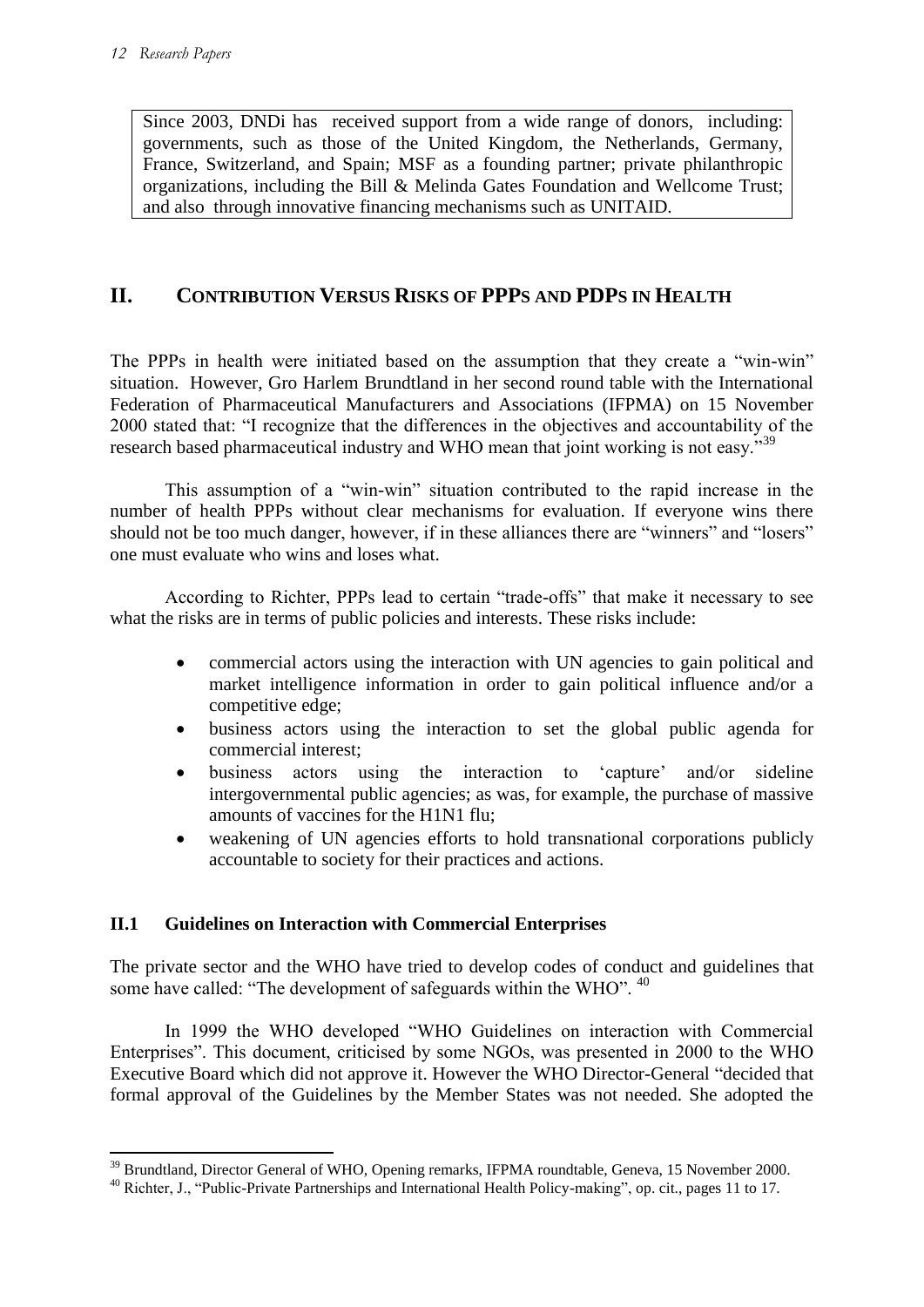revised November 2000 Guidelines as a 'managerial tool' for WHO without change"<sup>41</sup>. Comments and concerns from developing countries and NGOs were simply ignored.

The entire process of development and approval of the WHO Guidelines on interaction with Commercial Enterprises and all the documents on conflict of interest in WHO relations with the private sector has been a slow process that has gone on for over 10 years now and is still not concluded. Furthermore "Not enough information is available to evaluate whether the situation has fundamentally changed in 2011-2012, when Member States are again being urged to approve a path towards closer interactions with the private sector." $42$ 

During the management of the A (H1N1) pandemic outbreak in 2009-2010, as well as in the debate on the reform of the WHO launched by the current Director General, a recurring issue was the possible conflicts of interest. "As reported by Deborah Cohen and Philip Carter, in the BMJ, some of the experts advising the WHO on the pandemic had declarable financial ties with drug companies that were producing antivirals and influenza vaccines. According to Cohen and Carter, the WHO's guidance on the use of antivirals in a pandemic was authored by an influenza expert who, at the same time, was receiving payments from Roche, the manufacturer of Oseltamivir (Tamiflu), for consultancy work and lecturing.<sup>343</sup> Another recent example was Dr. Chan's defence of the presence of a Novartis representative on the Intergovernmental Working Group on Public Health, Innovation and Intellectual Property, which discussed new mechanisms on how to finance pharmaceutical R&D.<sup>44</sup>

Dr. Chan dismissed concerns over conflicts of interest and undue industry influence on several occasions. She argued that she is 'transparent' about industry representatives on particular advisory committees and "told NGOs who criticized multi-stakeholder approaches (…) that 'her' Member States have told her to do this."<sup>45</sup>

In November 2000, a seminar in Rome, co-sponsored by WHO, entitled "Global Public-Private Partnerships (GPPP) for Health and Equity", concluded that before moving forward there should be a broad analysis and justification for GPPP and it encouraged the WHO to: "examine the evidence for the pros and cons of GPPP, when they are appropriate and when not, and to define an open process about how to decide for or against partnerships…Furthermore the WHO should encourage the broadest possible range of inputs to this inquiry." $46$ 

Ten years after at the Executive Board meetings in 2011 and 2012 there was a lively discussion on the Guidelines for Public Private Interactions (PPIs). Many members of the board expressed serious concerns about the potential of the for-profit sector to distort public health priorities and programmes.

In the financial crisis that the WHO is experiencing, the proliferation of PPPs and PDPs creates a situation where the WHO Secretariat's ability to safeguard its multilateral, independent and public character will be compromised.

 $\overline{a}$ 

 $41$  Ibid., page 14.

<sup>42</sup> Richter, J., "WHO Reform and Public Interest Safeguards: An Historical Perspective", *Social Medicine* (www.socialmedicine.info), page 141, Volume 6, Number 3 (March 2012).

<sup>43</sup> Velasquez, G., "The management of A (H1N1) Pandemic: An alternative view", *Journal of Health Law*, Vol. 13, No. 2 (July August 2012), pages 123 to 136.

<sup>44</sup> See Beigbeder, Y., *L'OMS en péril* (Paris, Editions de Santé, 2011), page 36.

<sup>45</sup> Richter, J., "WHO Reform and Public Interest Safeguards: An Historical Perspective", op. cit., page 144.

<sup>46</sup> Buse, K. and Waxman, A., "Public-private health partnerships: a strategy for WHO", Bull World Health Organ. 2001, 79(8):748-54. Epub 2001 Oct 24.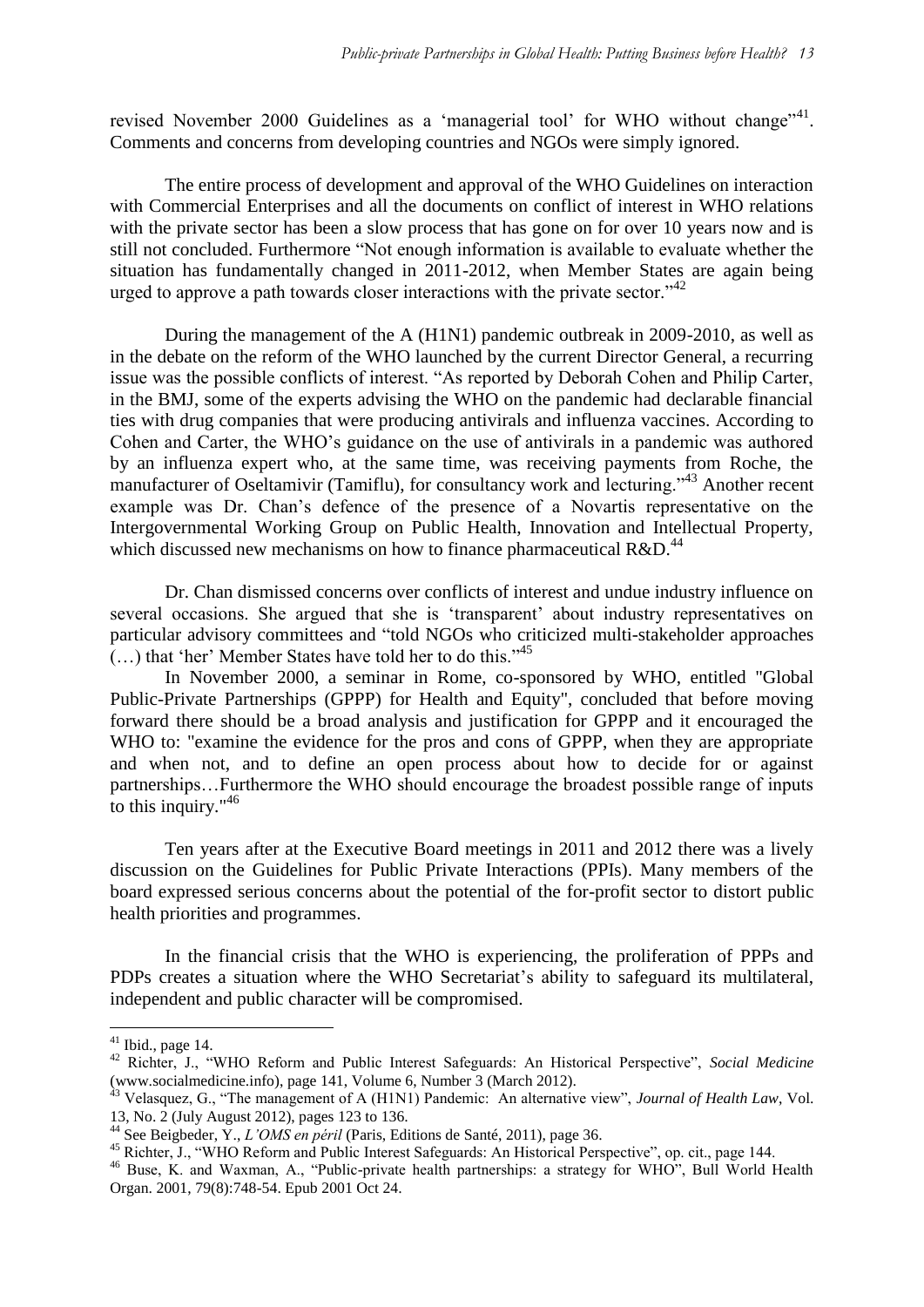# **III. MULTILATERALISM, PPPS AND WHO REFORM**

For 50 years, the means of funding United Nations specialized agencies, including the WHO, was mainly public contributions by Member States. This permitted a sense of ownership of the organization on the part of Member States and the fixing of priorities, policies and strategies by the Member States.

In 1998, the WHO had a budget made of a little over 50 per cent of contributions coming from regular Member States. At present, ongoing regular and public contributions do not even cover 20 per cent of the organization's funding, leading the WHO to depend on public and private voluntary contributions coming from foundations, some states and the private sector or industry. The loss of control on funding diminishes the Organization's capacity to fix priorities and to make decisions.

At the Sixty-fourth World Health Assembly and at the Executive Board's 129th session (2011), three objectives were defined for WHO reform:

> "1. Improved health outcomes, with WHO meeting the expectations of its Member States and partners in addressing agreed global health priorities, focused on the actions and areas where the Organization has a unique function or comparative advantage, and financed in a way that facilitates this focus.

> 2. Greater coherence in global health, with **WHO playing a leading role<sup>47</sup>** in enabling the many different actors to play an active and effective role in contributing to the health of all peoples.

> 3. An Organization that pursues excellence; one that is effective, efficient, responsive, objective, transparent and accountable." <sup>48</sup>

Since the special meeting in November 2011 regarding WHO reform many documents have been produced by the Secretariat upon countries' request but many developing countries and a large majority of NGOs (not-for-profit organizations working in the health sector) have expressed their dissatisfaction with the direction that the said reform has taken. Many stakeholders insist that the WHO should play a leading role among the many different actors, but it is not clear how.

The recovery of the WHO public mission and its multilateral character and therefore its independence should be the starting point of any reform.

In the reform process in the last two years including the discussions at the 66th World Health Assembly (20-28 May 2013), WHO's priority setting process dominated the discussion.

The current real problem of the WHO is the increasing dependence on discretional donors; and the inability to align the available resources with priorities and outputs agreed by

 $\overline{\phantom{a}}$ 

<sup>&</sup>lt;sup>47</sup> Emphasis added.

<sup>&</sup>lt;sup>48</sup> WHO Special session on WHO reform doc. (EBSS/2/2), 7 November 2011.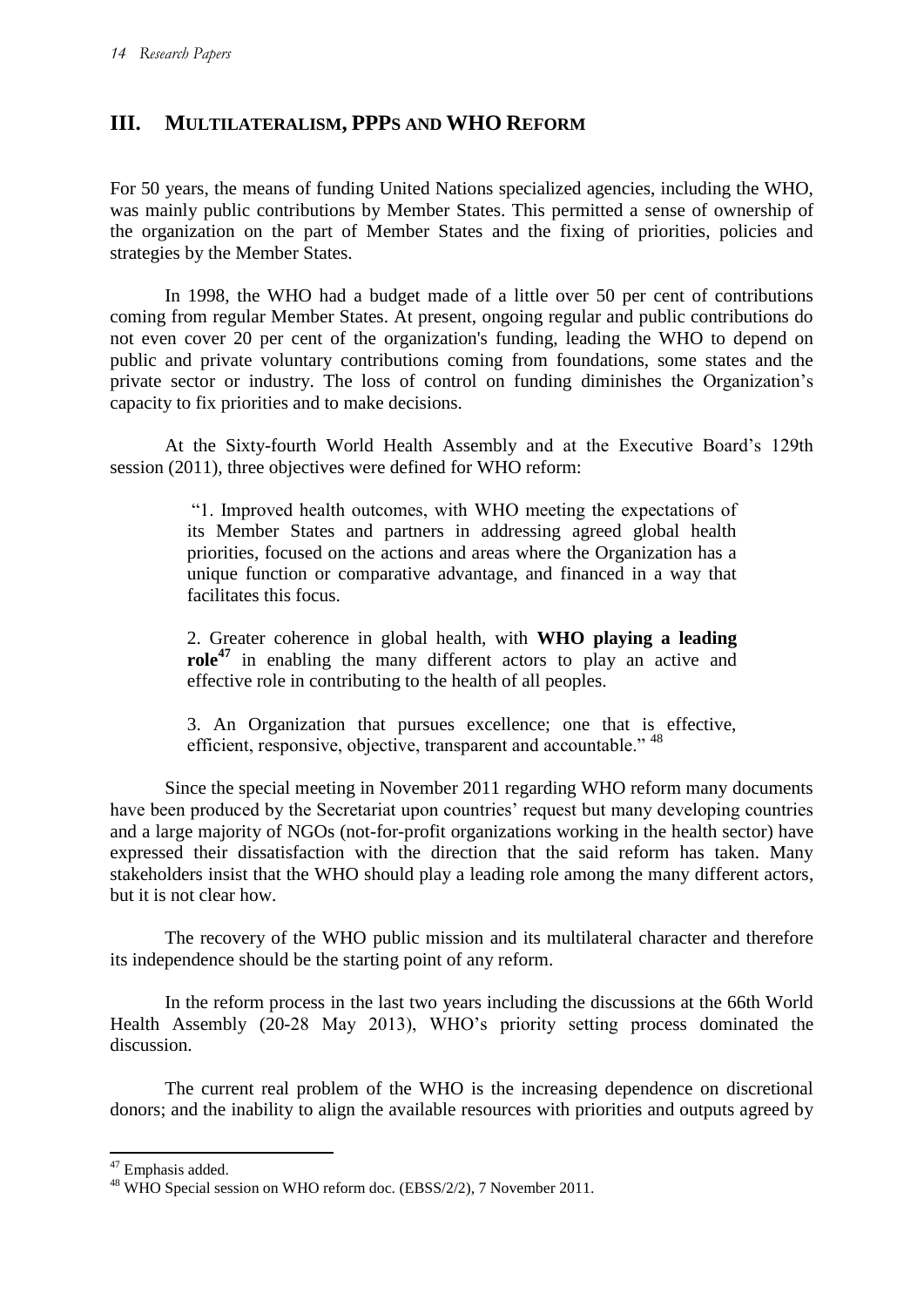Member States. The WHO has lost implementation capacity, and coherence between priorities and the actual activities.

The switch in power from the WHA of Member States to donors seems inevitable based on the way that the debate on reform is taking place. Numerous PPPs are originated at the initiative of the donors and not necessarily arising from the priorities fixed by governing bodies. Donors in many cases act as "owners" of their own initiatives.

Various NGOs expressed their concerns again, before the Executive Board and the WHA in 2013. In its statement to the WHA, Medicus Mundi said: "Under the proposed arrangements, the Assembly will adopt a budget and the DG will try to persuade the donors to fund the budget. It seems unlikely that, just because of these new arrangements, the donors will suddenly reorient their perspectives and support the programs they have frozen until now. And once the gaps become evident, how will the DG fill in these gaps?"<sup>49</sup>

With regards to the Financing Dialogue proposed as a form of financing the WHO (an annual meeting where all current funders, private and public, would give their pledges), the concern of NGOs is clear: "The proposed financing dialogue will not prevent the distortions of resource allocation arising from donor interests. Important areas of WHO's work which do not attract donor funding will continue to be starved of funds."<sup>50</sup>

The Democratising Global Health Coalition on the WHO Reform  $(DGH)$ <sup>51</sup> goes much further, questioning the role that the private sector may play in global health policy setting:

> "We are concerned that the reform may undermine, rather than reinforce, WHO's constitutional task. It may jeopardize the ability of the organisation to work for its mandate of the universal right to health by opening the door to corporate and private for-profit entities to take part into policy setting in global health. This runs counter to basic democratic principles. We advocate for clear regulations to be set in place to protect the WHO from undue private sector influence through the development of a comprehensive conflicts of interest policy."<sup>52</sup>

IBFAN $^{53}$  comments on WHO's "engagement with non-state actors" (EB 133/16) on the 30th of May 2013, expressing their worries regarding the reform of WHO concerning PPPs: "The report does not define how will WHO principles applying to the agency's

Health Innovation in Practice (HIP)

 $\overline{a}$ 

<sup>&</sup>lt;sup>49</sup> Statement by Medicus Mundi International to the 66th session of the World Health Assembly on agenda item 11: WHO Reform delivered by Alice Fabbri, 2013.

<sup>&</sup>lt;sup>50</sup> Statement by Medicus Mundi International and the People's Health Movement to the 66th session of the World Health Assembly on agenda item 12.2: General Programme of Work delivered by Marianna Parisotto, May 2013.

<sup>51</sup> Democratising Global Health Coalition on the WHO Reform (DGH) is a group of 8 NGOs:

International Baby Food Action Network (IBFAN)

Medico International

People's Health Movement (PHM)

Third World Network (TWN)

WEMOS/Medicus Mundi International Network (MMI)

World Council of Churches (WCC)

World Social Forum on Health and Social Security

<sup>&</sup>lt;sup>52</sup> Democratising Global Health Coalition on the WHO Reform (DGH) CORE STATEMENT.

<sup>&</sup>lt;sup>53</sup> The International Baby Food Action Network.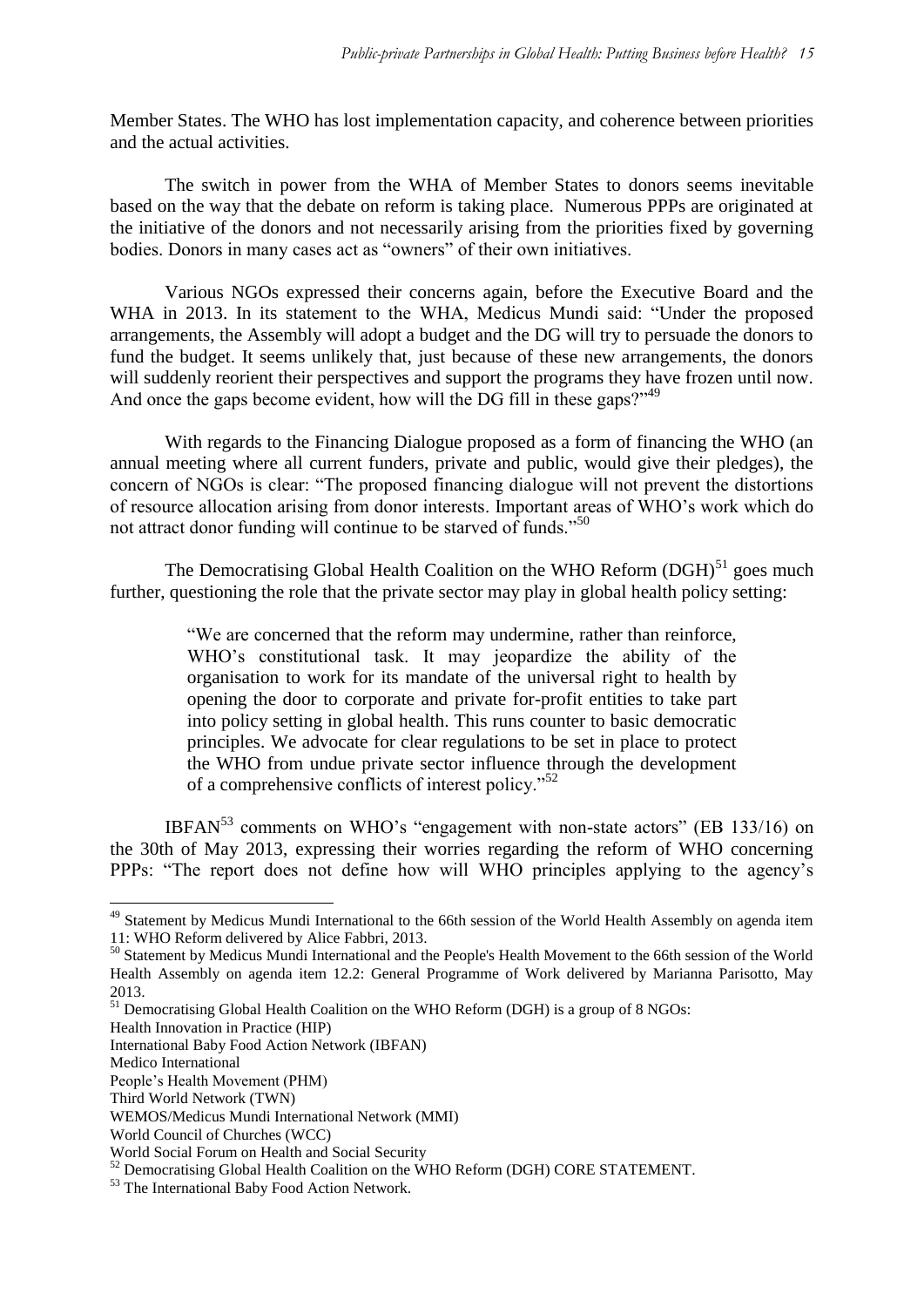$\overline{a}$ 

relations to non-state actors, as discussed in part 1, be carried over and implemented also in the global health governance, i.e. application of the same rules in e.g. partnerships hosted by WHO, International Health Partnership (IHP+) and other health alliances to ensure greater coherence in global health."<sup>54</sup>

The loss of the public and multilateral character of the WHO, may compromise the norms and standards set in of the Organization. How can WHO effectively and independently regulate and control for instance, the pharmaceutical or the food industries if these industries are the funders of the Organization?

In recent years a common "agenda" is being developed between the WHO, WIPO (World Intellectual Property Organization) and the WTO (World Trade Organization) although the objectives and mandate of the three organizations are different and, in some cases, contradictory. The promotion of patents (WIPO) can go against access in the case of medicines (WHO).

One would expect that the multilateral agency for health would set rules and priorities for PPPs and PDPs but unfortunately this does not seem to be the case. Moreover, the multiplication of these PPPs and PDPs without clear rules and without control or coherence risks aggravating instead of solving the problem.

# **IV. ARE PPPS AND PDPS THE ONLY SOLUTION?**

Gro Harlem Brundtland's statement "Whether we like it or not, we are dependent on the partners<sup>55</sup> sends the message that there are no alternatives to the shift towards PPPs and PDPs. Until the partnerships came into fashion it was recognized that some interactions in the health sector with the private sector were useful, others harmful and best avoided, and we realize today that all interactions with business actors need to be carefully assessed and monitored.<sup>56</sup>

PPPs and PDPs in health are voluntary exercises started by donors from developed countries. They are the new form of aid to the countries of the global South. The North decides what the South needs… More than financial, the problem is how the global health relations are structured.

PPPs and PDPs are still a kind of humanitarian aid that emerged after the colonial period; the only difference is that they give more power to control the implementation avoiding, as before, to question the philosophy of the North-South cooperation. It is not intended at any time to end these partnerships, but it would be important to think of some measures which can help to better ensure that public-private partnerships are guided by public interest such as:

<sup>&</sup>lt;sup>54</sup> IBFAN brief comments on WHO's engagement with non-state actors (EB 133/16), Agenda item 5 to be discussed at the 133th EB (29-30th May 2013).

<sup>&</sup>lt;sup>55</sup> Brundtland, G.H., "Address by Dr Gro Harlem Brundtland, Director-General, to the Fifty-fifth World Health Assembly, Geneva, Monday, 13 May 2002".

<sup>56</sup> Richter, J., "Public-private Partnerships for Health: A trend with no alternatives?", op. cit.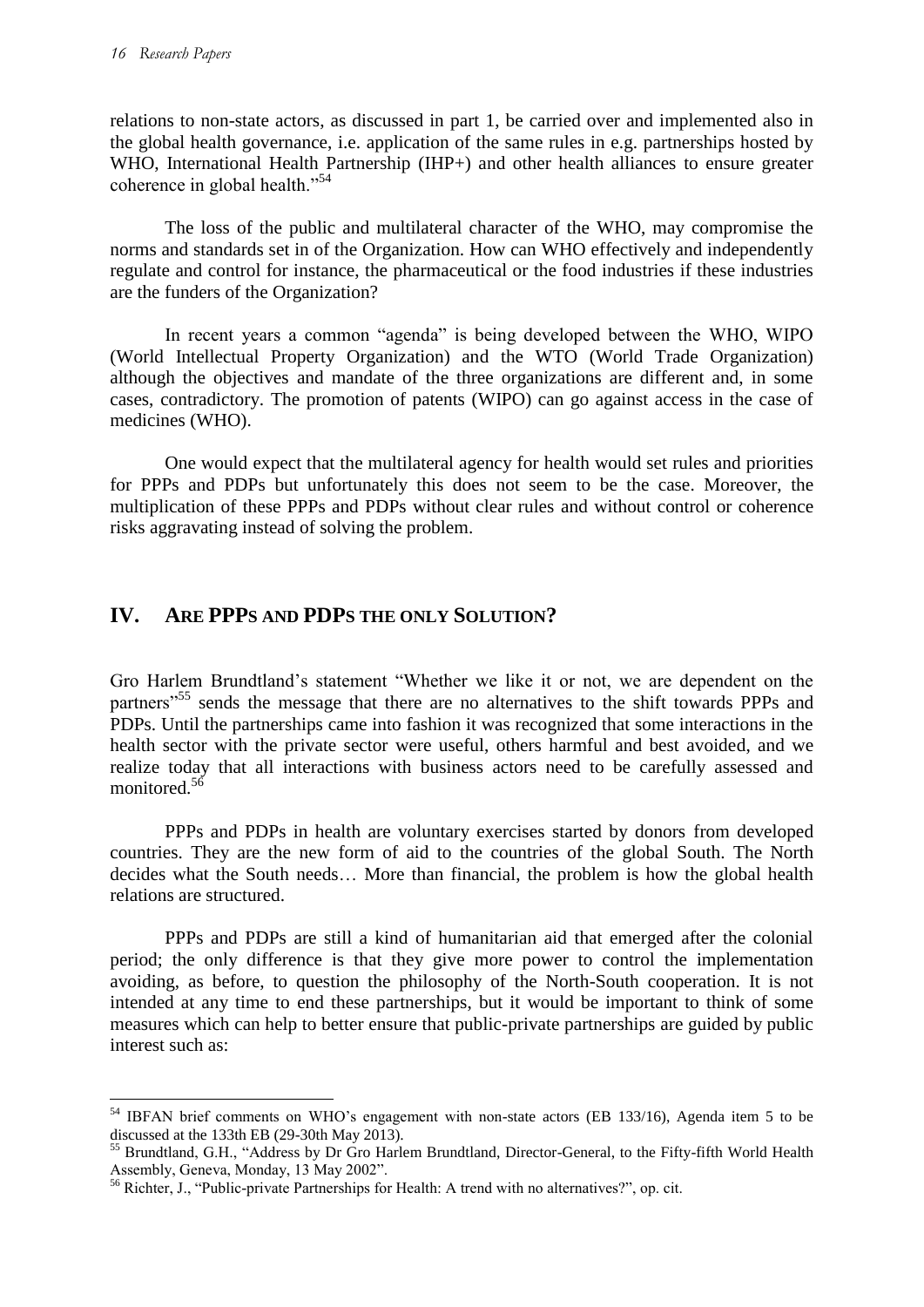- Formulate general rules, criteria and objectives that are clearly public health oriented
- Define a clear understanding of what are PPPs and PDPs
- Assuring that PPPs and PDPs are initiated on the basis of developing countries' needs and not, for instance, to show "social responsibility of the private sector" as a marketing strategy
- Intellectual Property (IP) issues related to final products developed should be transparently defined in advance
- Health Innovation alternatives must be always clearly linked to ACCESS to the new needed products
- Overlap and competition between "not-for-profit" entities in the health sector should be avoided

Some elements of the PDP's can be interesting and useful for the estimation of the real R&D cost, for instance, but if the search is for a "new model", PDPs are far from being that model; they are an experiment that can help to find new alternatives. One of the complexities of PDPs which still not clear is the treatment of intellectual property, the dilemma between innovation and access.

In May 2012, the WHA adopted a resolution that may change the rules of the game. The Resolution requested the Director General to organize a meeting of Member States "that will thoroughly analyse the report and the feasibility of the recommendations proposed by the CEWG"<sup>57</sup>. This experts' report proposes to re-examine the funding and coordination of pharmaceutical R&D to meet the health needs of developing countries. Its main recommendation is the negotiation of an international convention committing all countries to promote R&D, which the market alone is not enough to stimulate.

Article 19 of the WHO Constitution provides for "two-thirds of the World Health Assembly" for the adoption of such a treaty. The later could set up a public international fund, whose sustainability would derive from a compulsory contribution, adapted – and this is a major innovation – to the level of economic development of each country. The products of the research thus supported (transparently) by the fund would be considered as common goods of benefit to all.

Noting the failure of current incentives – patents – to generate sufficient  $R&D$  in the private and public sectors, the expert panel also suggested experimenting with innovation systems that are "open", not based on intellectual property. It mentions a number of "innovations based on open access knowledge": this expression defines the research activities which produce knowledge that can be reused freely without legal or contractual restriction or exclusivity.

In the first place, we find platforms for pre-competitive research, combined with open source instruments and free access. All teams from universities, government institutions and private laboratories benefiting from public funding could share their discoveries. Today, this is far from being the case: many research outputs of institutions are sold to private industry, which sometimes gets the patents on these products developed with public funds. Accordingly, the community pays twice for these products!

 $\overline{\phantom{a}}$ 

 $57$  65th World Health Assembly, resolution WHA65.22 (p.37), Follow-up of the report of the Consultative Expert Working Group on Research and Development: Financing and Coordination, 26 May 2012.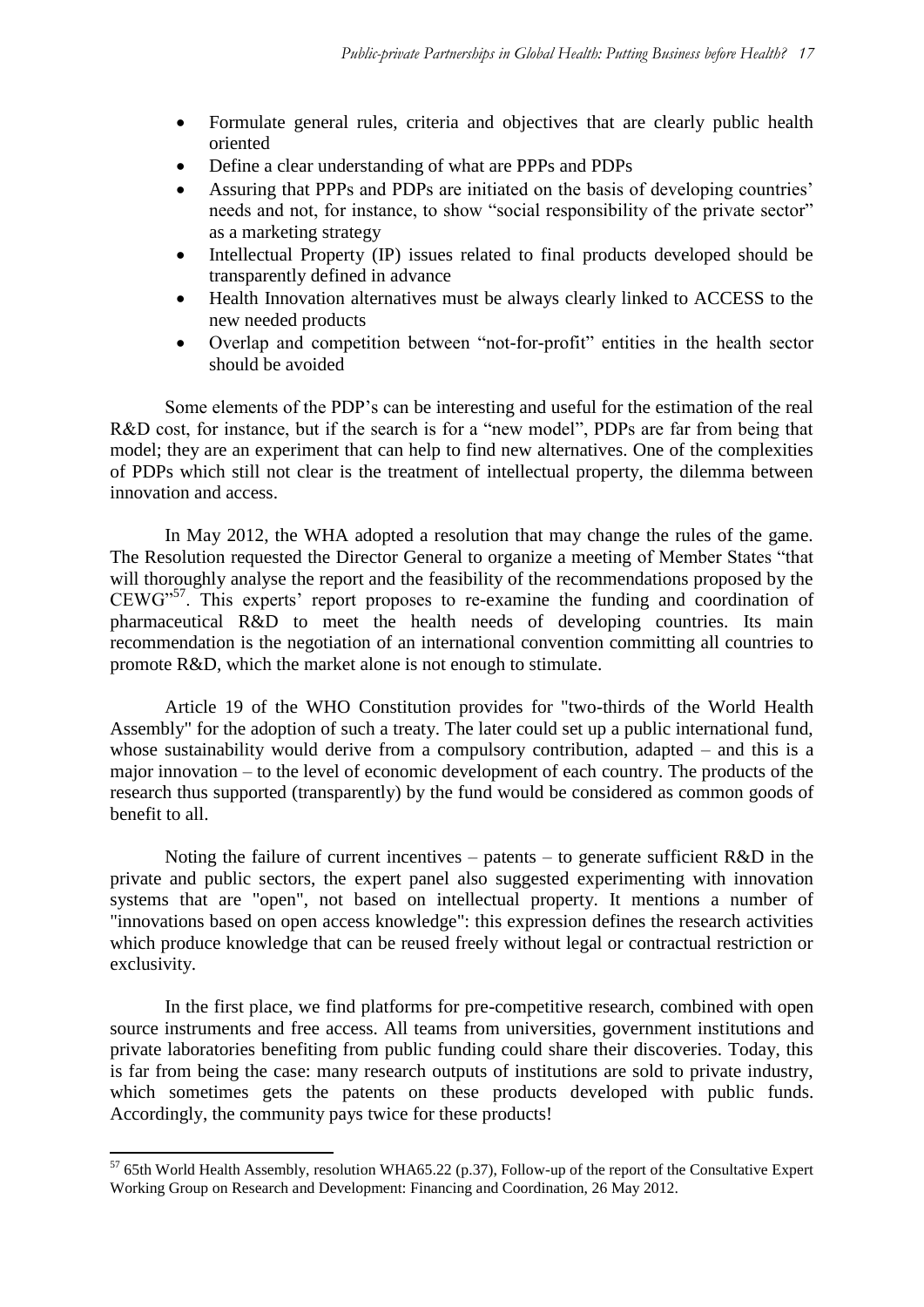The industry, whose set of new molecules at its disposal continues to dwindle, could also benefit from a revival of research. In addition, the open publication of results would facilitate the transfer of technology to developing countries. India offers an example of the "open source model for drug discovery" developed by the Council for Scientific and Industrial Research, which focuses on new therapies against malaria, tuberculosis and leishmaniasis.

# **V. CONCLUSIONS**

PPPs like PDPs are far from truly being a new model to solve the problem of access to health, particularly in developing countries. The PDPs are more an experiment than a model. They may have some common characteristics like interaction between the public and private sectors, product development as an objective, virtual R&D<sup>58</sup> but their common principles and rules are not transparent.

The first and most important conclusion resulting from this brief analysis is the need to put a global moratorium on the creation of new PPPs and PDPs until WHO is able to use its authority to set clear rules and principles for the creation of new partnerships on global health.

In the health sector, PPPs are threatening the democratic, multilateral functioning on which the United Nations system and its specialized agencies such as the WHO are based. There are some concerns with the PDPs:

- Most of the products so far developed by PDPs are incremental innovations "low-hanging fruit". There is no evidence yet that PDPs can deliver breakthrough innovations. There is the risk of "evergreening".
- Their capacity is quite modest.
- They are, in some cases, competing between themselves. This may result in overlapping and waste of resources. Duplication it is not necessarily bad in terms of promotion of competition, but in the case of not for profit initiatives, some collaboration would be important.
- Potential conflict of interest as the private sector is part of their boards and advisory committees.
- Based 100 per cent on donations. PPPs and PDPs are not sustainable on a long term basis.
- In the majority of PDPs it is not known what treatment will be given to intellectual property. Will the product be patented or not? What are the consequences that this can have on access?
- The "not for profit" character of PDPs is not completely clear; in some cases PDPs may just be a profitable investment in marketing the social responsibility of some companies.
- Patenting intermediate steps for non-neglected diseases, for commercial purposes, as is the case for PDP adjuvants for the malaria vaccine.
- They are all started by donors from the North who decide what the problems and the priorities of the South are.

 $\overline{\phantom{a}}$ <sup>58</sup> Not all of them.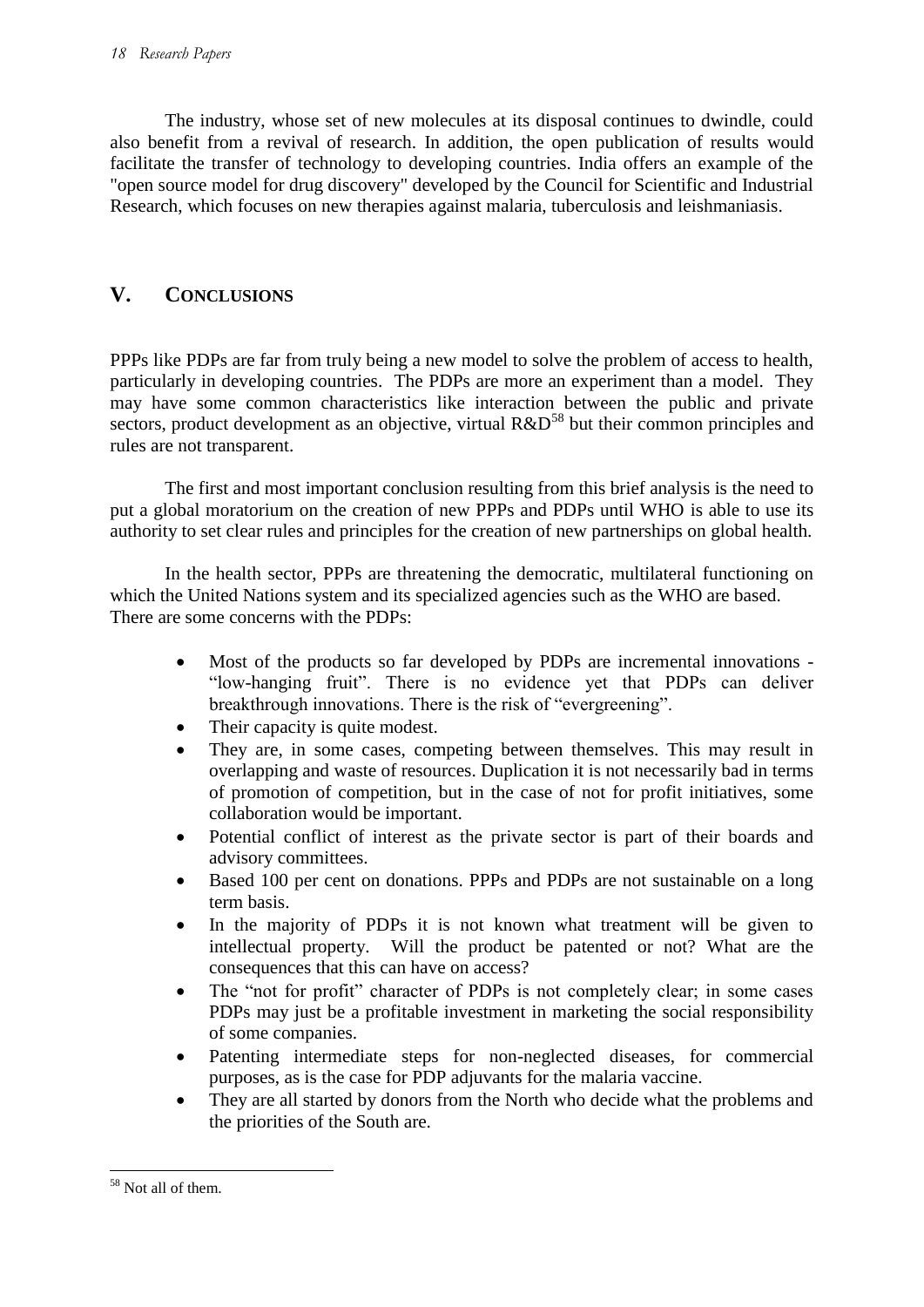Some PDPs are only between two partners, like for instance the BMGF and GSK malaria vaccine. Other PDPs chose to have multiple private and public partners, as is the case of DNDi. It is clear that in terms of transparency and above all sustainability, the latter is preferable.<sup>59</sup> As mentioned before, 50 per cent of current PDPs receive funds from the Bill & Melinda Gates Foundation (BMGF). And the BMGF as a private donor is part of the majority of the PDPs' boards and advisory committees.<sup>60</sup>

Talking about conflict of interest and filling out forms by individuals and/or private companies is not enough. One must ask whether PPPs and PDPs are the most appropriate route, whether their contribution is more significant than their risks, whether their growth is not complicating the problem and squandering funds due to overlap, and finally, whether there are no other, more coherent and efficient options to explore, such as a binding international treaty to finance R&D or an open source model of drug discovery.

 $\overline{a}$ 

<sup>&</sup>lt;sup>59</sup> DNDi, is funded by more than 15 partners, most of them government, public entities or not for profit foundations.

 $60$  Op. cit. R&D Financing and Incentives at the Product Development Partnership (PDP) Forum, 24-26 May 2011, Washington. Available from http://healthresearchpolicy.org/blog/2011/jun/17/rd-financing-and-incentivespdp-forum.